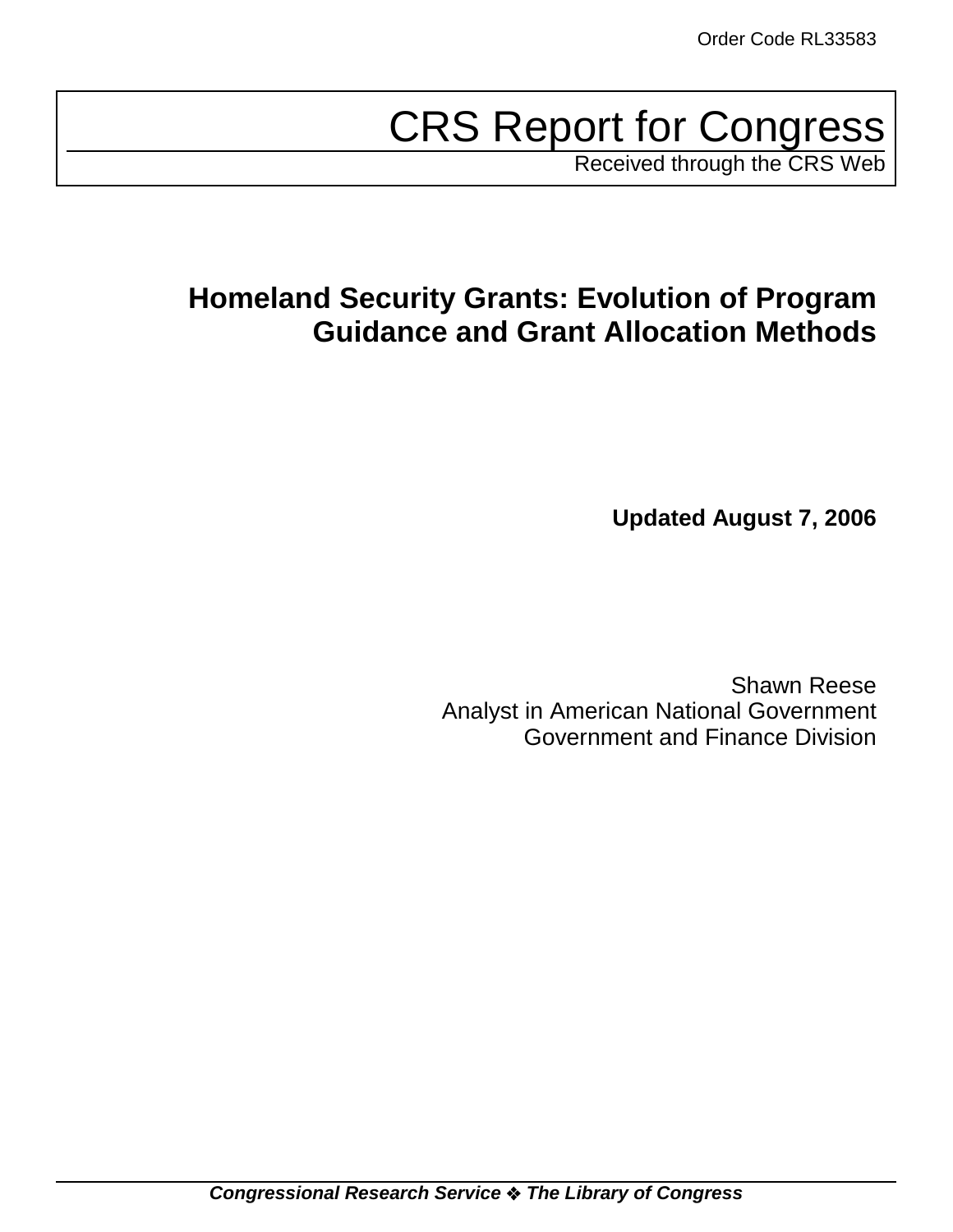### Homeland Security Grants: Evolution of Program Guidance and Grant Allocation Methods

#### **Summary**

On May 31, 2006, the U.S. Department of Homeland Security (DHS) announced FY2006 allocations of federal homeland security assistance to states and urban areas. That assistance is made available through the following three programs:

- ! the *State Homeland Security Grant Program* (SHSGP), which is designed to fund state homeland security strategy activities to build first responder and emergency management capabilities to prevent, protect against, respond to, and recover from acts of terrorism and catastrophic events;
- ! the *Law Enforcement Terrorism Prevention Program* (LETPP), which focuses on law enforcement and public safety activities to prevent terrorist attacks through such activities as intelligence gathering, information sharing, and target hardening; and
- ! the *Urban Area Security Initiative* (UASI), which is designed to fund designated high-threat, high-risk urban-area activities to prevent, protect against, and respond to terrorist attacks and catastrophic events.

The programs provide funds to address planning, operations, equipment, training, and exercise needs of states and high-threat, high-density urban areas. The purpose of the set of programs is to help recipients build and sustain first responder and emergency management capabilities to prevent, protect against, respond to, and recover from terrorist attacks and catastrophic events. The USA PATRIOT Act guarantees each state an amount of 0.75% of total SHSGP and LETPP appropriations. The remaining appropriation and the appropriation for UASI grants are allocated at the discretion of the Department of Homeland Security.

This CRS report explains the evolving administrative guidance that governs the three homeland security assistance programs, discusses the changing DHS requirements for grant applications and subsequent reporting by recipients, describes the DHS grant allocation methods, and identifies pertinent oversight questions that may be of interest to Congress.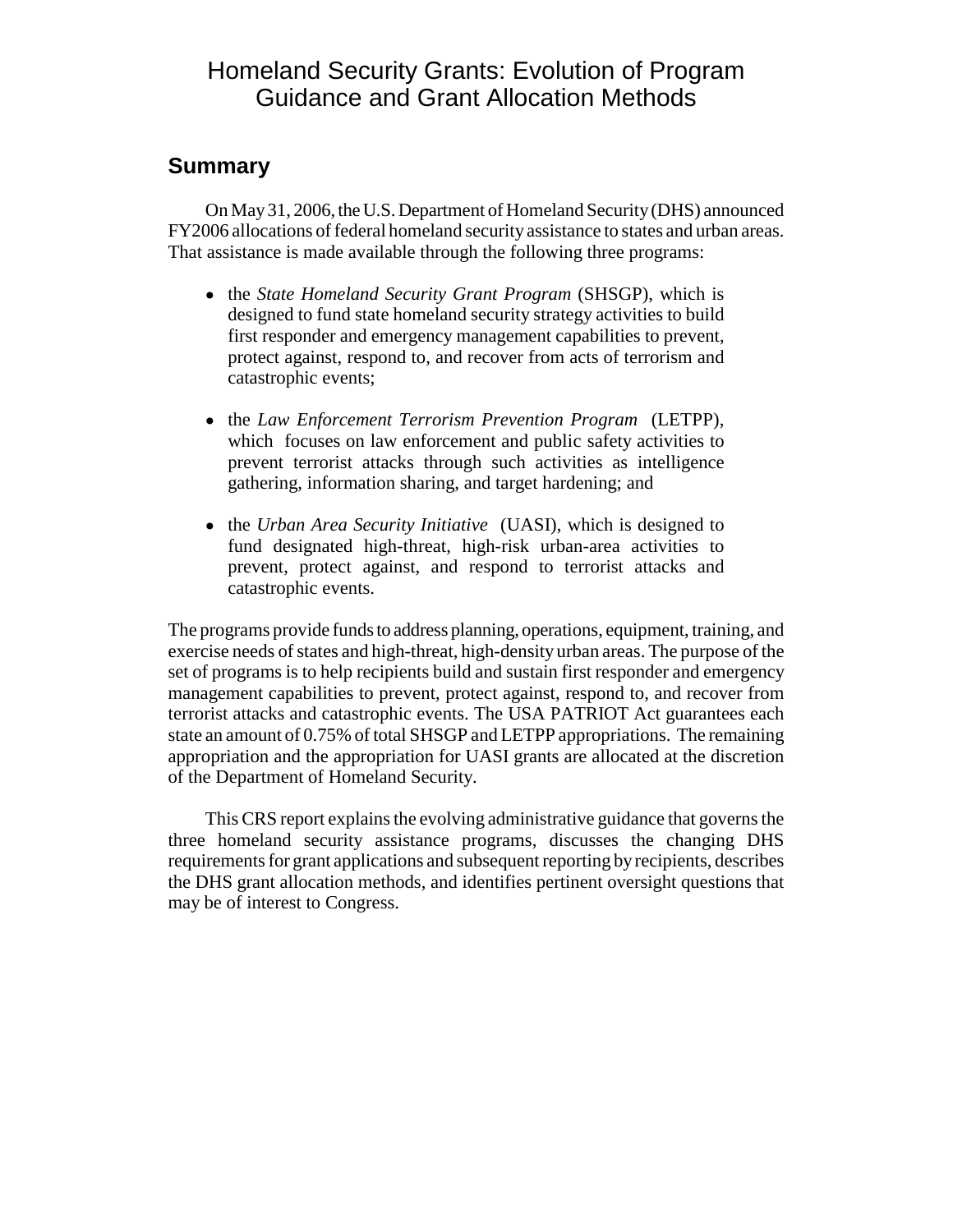### **Contents**

| State and Urban Area Reporting and Application Requirements  8 |  |
|----------------------------------------------------------------|--|
|                                                                |  |
|                                                                |  |
|                                                                |  |
|                                                                |  |
|                                                                |  |
|                                                                |  |
|                                                                |  |

### **List of Tables**

| Table 3. DHS's Risk Calculation Geographic Attributes  14 |  |
|-----------------------------------------------------------|--|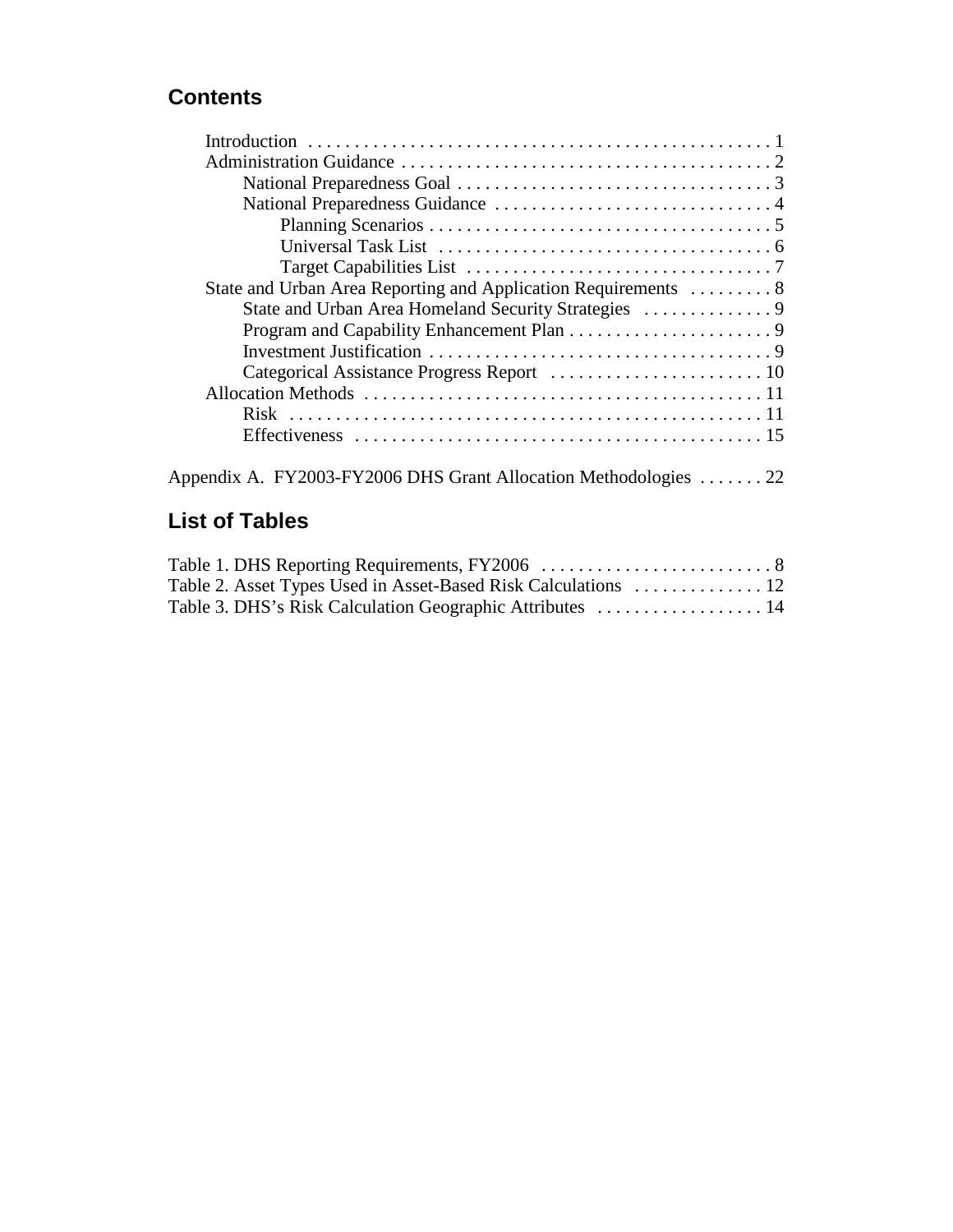# Homeland Security Grants: Evolution of Program Guidance and Grant Allocation **Methods**

#### **Introduction**

On May 31, 2006, the U.S. Department of Homeland Security (DHS) announced FY2006 allocations of federal homeland security assistance to states and urban areas.<sup>1</sup> That assistance is made available through the following three programs:

- ! the *State Homeland Security Grant Program* (SHSGP), which is designed to fund state homeland security strategy activities to build first responder and emergency management capabilities to prevent, protect against, respond to, and recover from acts of terrorism and catastrophic events;
- ! the *Law Enforcement Terrorism Prevention Program* (LETPP), which focuses on law enforcement and public safety activities to prevent terrorist attacks through such activities as intelligence gathering, information sharing, and target hardening; and
- ! the *Urban Area Security Initiative* (UASI), which is designed to fund designated high-threat, high-risk urban-area activities to prevent, protect against, and respond to terrorist attacks and catastrophic events.

The programs provide funds to address planning, operations, equipment, training, and exercise needs of states and high-threat, high-density urban areas. The purpose of the set of programs is to help recipients build and sustain first responder and emergency management capabilities to prevent, protect against, respond to, and recover from terrorist attacks and catastrophic events. The USA PATRIOT Act guarantees each state an amount of 0.75% of total SHSGP and LETPP appropriations.<sup>2</sup> The remaining appropriation and the appropriation for UASI grants are allocated at the discretion of the Department of Homeland Security.<sup>3</sup>

This CRS report explains the evolving administrative guidance that governs the three homeland security assistance programs, discusses the changing DHS requirements for grant applications and subsequent reporting by recipients, describes

<sup>&</sup>lt;sup>1</sup> U.S. Department of Homeland Security, FY2006 State and Local Homeland Security Grant Awards, [http://www.dhs.gov/interweb/assetlibrary/grants\_st-local\_fy2006.pdf], p. 2.

<sup>&</sup>lt;sup>2</sup> P.L. 107-56, Sec. 1014.

<sup>&</sup>lt;sup>3</sup> P.L. 109-90 (FY2006 DHS appropriations), Title III.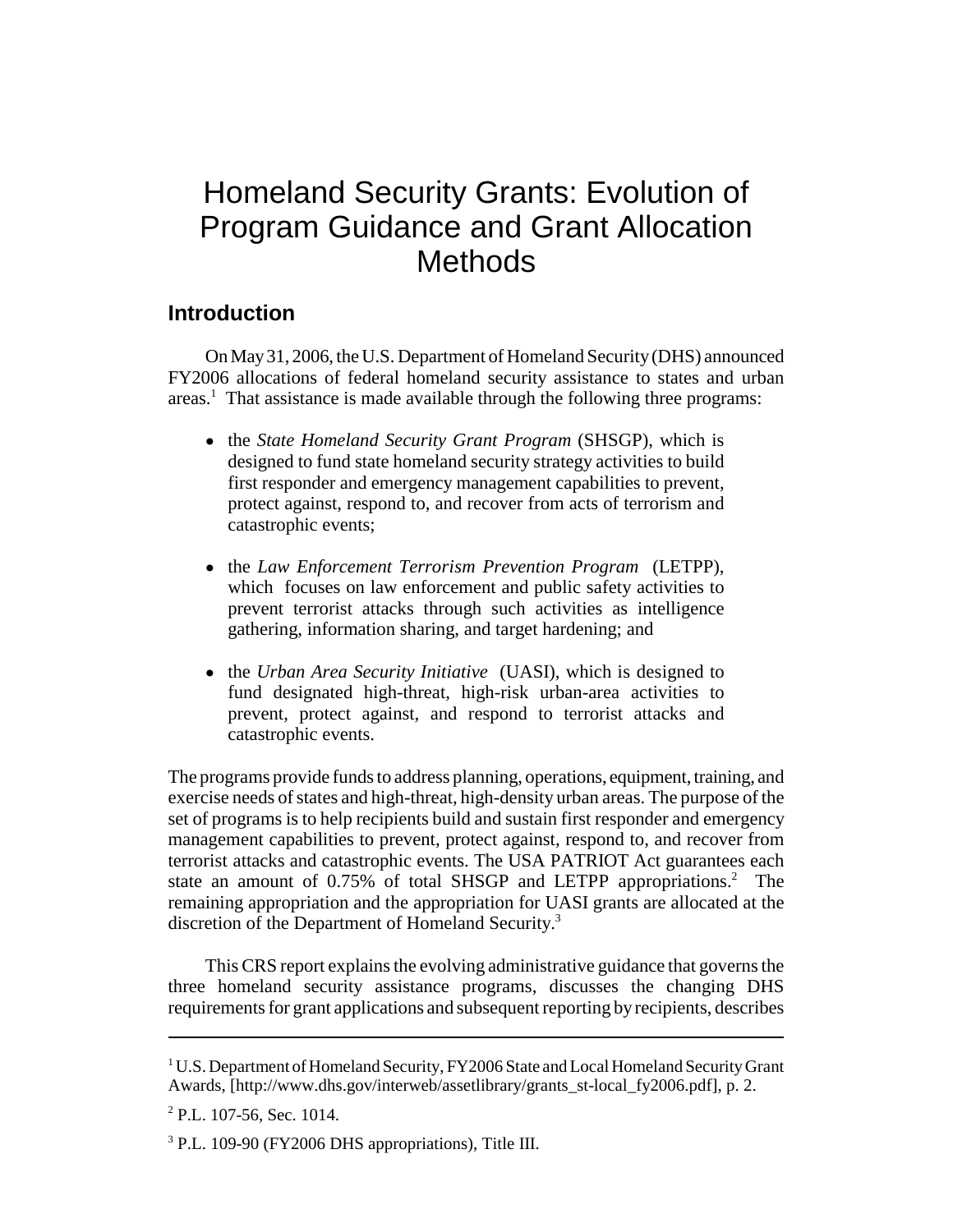the DHS grant allocation methods, and identifies pertinent oversight questions that may be of interest to Congress.

Almost immediately after DHS announced the FY2006 allocations, some states and urban areas, and their congressional delegations pointed out reductions in grants as compared to FY2005.<sup>4</sup> Some Members of Congress raised questions about the suitability of the methods DHS used to allocate the grants, and they pursued those questions in congressional oversight hearings.<sup>5</sup>

The DHS method for allocating the discretionary SHSGP and LETPP amounts has evolved since the department's inception in March 2003. Before FY2006, the department allocated the SHSGP and LETPP remainders in direct proportion to state population. It allocated UASI grants, however, using the following indicators of risk: credible threat, presence of critical infrastructure, vulnerability, population, population density, law enforcement investigative and enforcement activity, and the existence of formal mutual aid agreements among jurisdictions. Beginning in FY2006, however, DHS allocated the discretionary amounts available through all three programs based on departmental assessments of *risk* and the *effectiveness* of the recipients' proposed solutions to their identified homeland security needs.<sup>6</sup> (See **Appendix A** for time lines for each of the three programs.)

#### **Administration Guidance<sup>7</sup>**

The three programs that provide homeland security assistance to states and urban areas are governed by law and by an evolving framework of administrative documents. The administrative guidance is embodied in Homeland Security Presidential Directives 5 (February 28, 2003), 7 (December 17, 2003), and 8 (December 17, 2003); the National Strategy for Homeland Security; the National Preparedness Goal; Capabilities-Based Planning Tools (December 17, 2004); National Preparedness Guidance (December 2005); and annual Homeland Security Grant Program Guidance and Application Kits (November 2002; November 2003; December 2004; December 2005), which detail federal, state, local, and non-federal entities' responsibilities to prevent, protect against, respond to, and recover from terrorist attacks and catastrophic events. The annual program guidance requires applicant states and urban areas to describe their homeland security objectives, goals, first responder and emergency management capabilities, and need for federal

<sup>4</sup> See as examples "Lieberman Assails Homeland Security Grant Distribution," States News Service, May 31, 2006; and Lara Jakes Jordan, "N.Y., D.C. Get Less Counterterror Funds," Associated Press, May 31, 2006.

<sup>&</sup>lt;sup>5</sup> Two hearings have been held since DHS announced state and urban area grant allocations on May 31, 2006 — the House Committee on Government Reform hearing on grants for the National Capital Region, June 15, 2006; and the House Committee on Homeland Security hearing on DHS grants, June 21, 2006.

<sup>6</sup> U.S. Department of Homeland Security, Office for Grants and Training, *FY2006 Homeland Security Grant Program Fact Sheet: Overview* (Washington: May 2006), p. 2.

<sup>7</sup> The majority of information found in this section is from CRS Report RL32803, *The National Preparedness System: Issues for the 109<sup>th</sup> Congress, by Keith Bea.*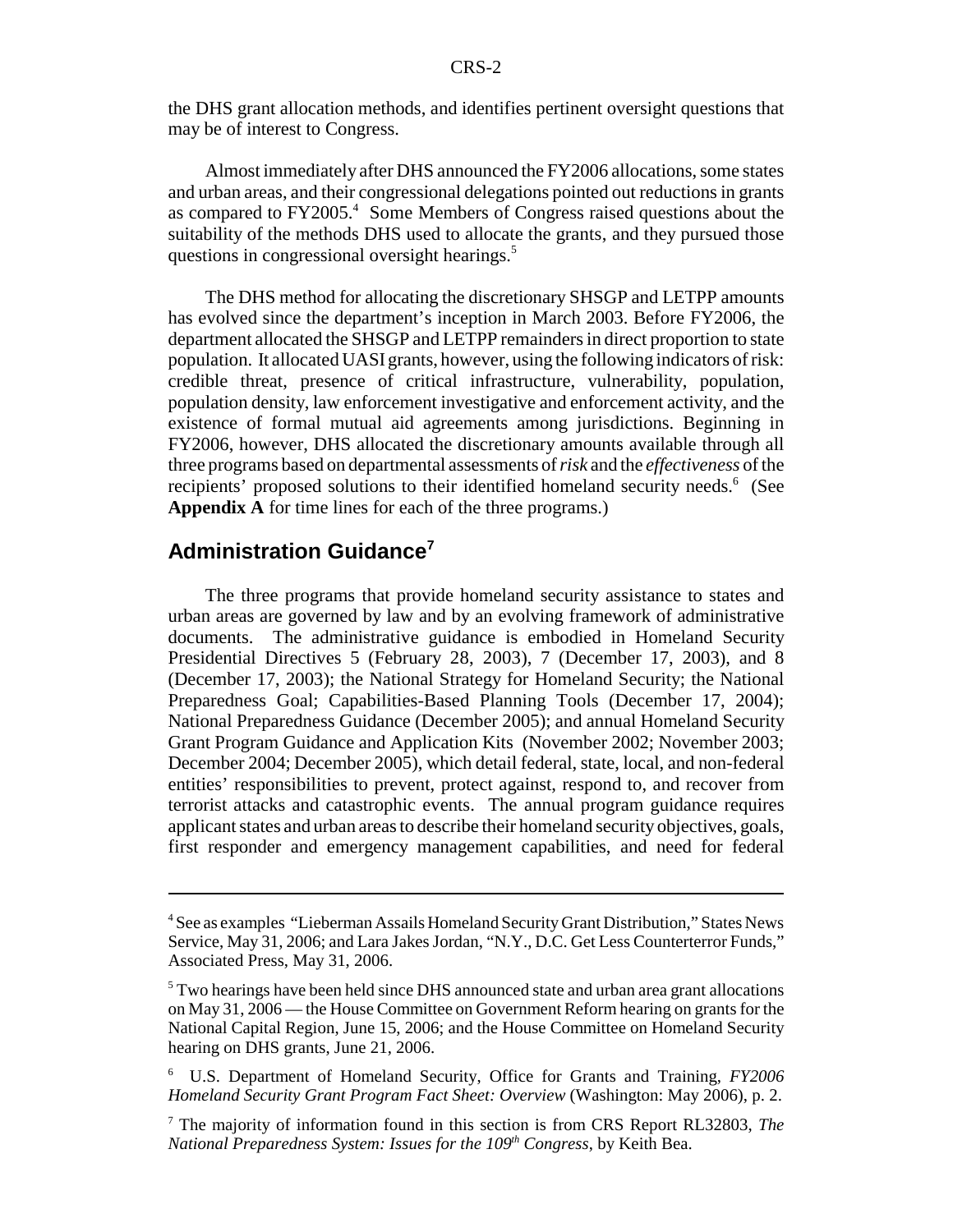homeland security assistance. The most immediately pertinent guidance is discussed below.

**National Preparedness Goal.** Homeland Security Presidential Directive 8 (HSPD-8) requires the DHS Secretary to develop a National Preparedness Goal (NPG) to improve the nation's capabilities and practices to ensure that adequate resources exist to respond to a catastrophe. The directive sets forth the following specific task:

The national preparedness goal will establish measurable readiness priorities and targets that appropriately balance the potential threat and magnitude of terrorist attacks, major disasters, and other emergencies with the resources required to prevent, respond to, and recover from them. It will also include readiness metrics and elements that support the national preparedness goal including standards for preparedness assessments and strategies, and a system for assessing the nation's overall preparedness to respond to major events, especially those involving acts of terrorism.8

DHS has issued several versions of draft preparedness goals in accordance with the statutory mandate in the FY2005 and FY2006 DHS appropriations acts, as well as HSPD-8. The most recent, issued in December 2005, supersedes its predecessors. The *National Preparedness Goal*:

- aims at engaging federal, non-federal, non-governmental entities, and the public in efforts to enhance their capability for preventing, responding to, and recovering from attacks, disasters, and emergencies;
- ! uses and supports the *National Response Plan* and the National Incident Management System (NIMS) and the *National Infrastructure Protection Plan*;
- incorporates an all-hazards, risk-based approach that encourages officials to strengthen capabilities, and establishes national priorities in emergency preparedness; and
- seeks to clarify the roles and responsibilities of federal and nonfederal entities.<sup>9</sup>

The document emphasized that preparedness is a shared responsibility of all units of government, it declared the Administration's intent to publish additional guidelines in 2005, and it presented seven national preparedness priorities:

! Implement the *National Incident Management System* and the *National Response Plan*;

<sup>&</sup>lt;sup>8</sup> U.S. President (Bush), "National Preparedness," Homeland Security Presidential Directive 8, Dec. 17, 2003, Sec. 6.

<sup>9</sup> U.S. Department of Homeland Security, *National Preparedness Goal* [draft], Dec. 2005, pp. 1-12.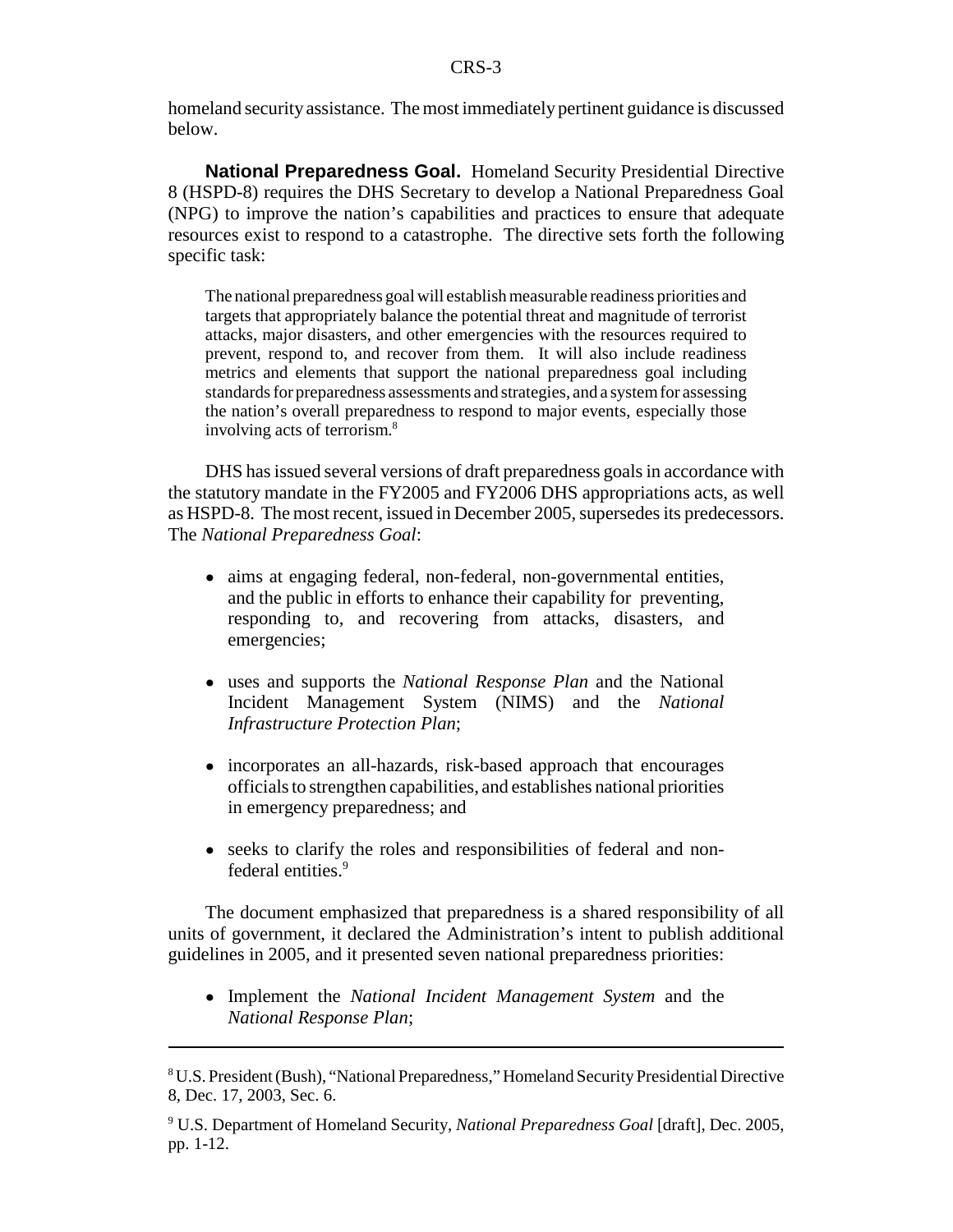- Expand regional collaboration;
- ! Implement the *National Infrastructure Protection Plan*;
- Strengthen information sharing and collaboration capabilities;
- Strengthen interoperable communications capability;
- Strengthen Chemical, Biological, Radiological, Nuclear, and Explosives (CBRNE) detection capabilities; and
- Strengthen medical surge capabilities. $10$

*Possible Oversight Issues.* The NPG is to "guide the nation in achieving its vision for preparedness."11 Arguably, the NPG is one of the more important DHS documents issued to create an effective system that integrates federal, state, and local preparedness efforts. In FY2006, state and urban areas were required to submit *Homeland Security Strategies*, *Program and Capability Enhancement Plans*, and *Investment Justifications* (discussed elsewhere in this report) to be eligible for federal homeland security assistance. Some critics assert that states and urban areas have prepared these documents without necessary federal guidance. For example, a study released by the Government Accountability Office (GAO) concluded that the lack of preparedness standards presented a "challenge," and that "efforts by state and local jurisdictions to prioritize expenditures to enhance first responder preparedness have been hindered by the lack of clear guidance in defining the appropriate level of preparedness and setting priorities to achieve it."12

- ! *Issue:* What role have state and local officials played in the NPG development process? Were they given the opportunity to provide feedback on the NPG while it was in development?
- *Issue:* How were state and local homeland security priorities taken into account in the NPG development? How were federal, and state and local priorities reconciled?
- *Issue:* Will state and local homeland security concerns be given lower priority if states and localities are to focus their preparedness efforts on meeting NPG standards to receive federal assistance?

**National Preparedness Guidance.** The *National Preparedness Guidance,* issued as a companion document to the *National Preparedness Goal,* provides

<sup>10</sup> Ibid., pp. 13-20.

 $11$  Ibid., p. 2.

<sup>12</sup> U.S. Government Accountability Office, *Homeland Security: Management of First Responder Grant Programs Has Improved, but Challenges Remain*, GAO Report GAO-05- 121 (Washington: Feb. 2005), p. 18.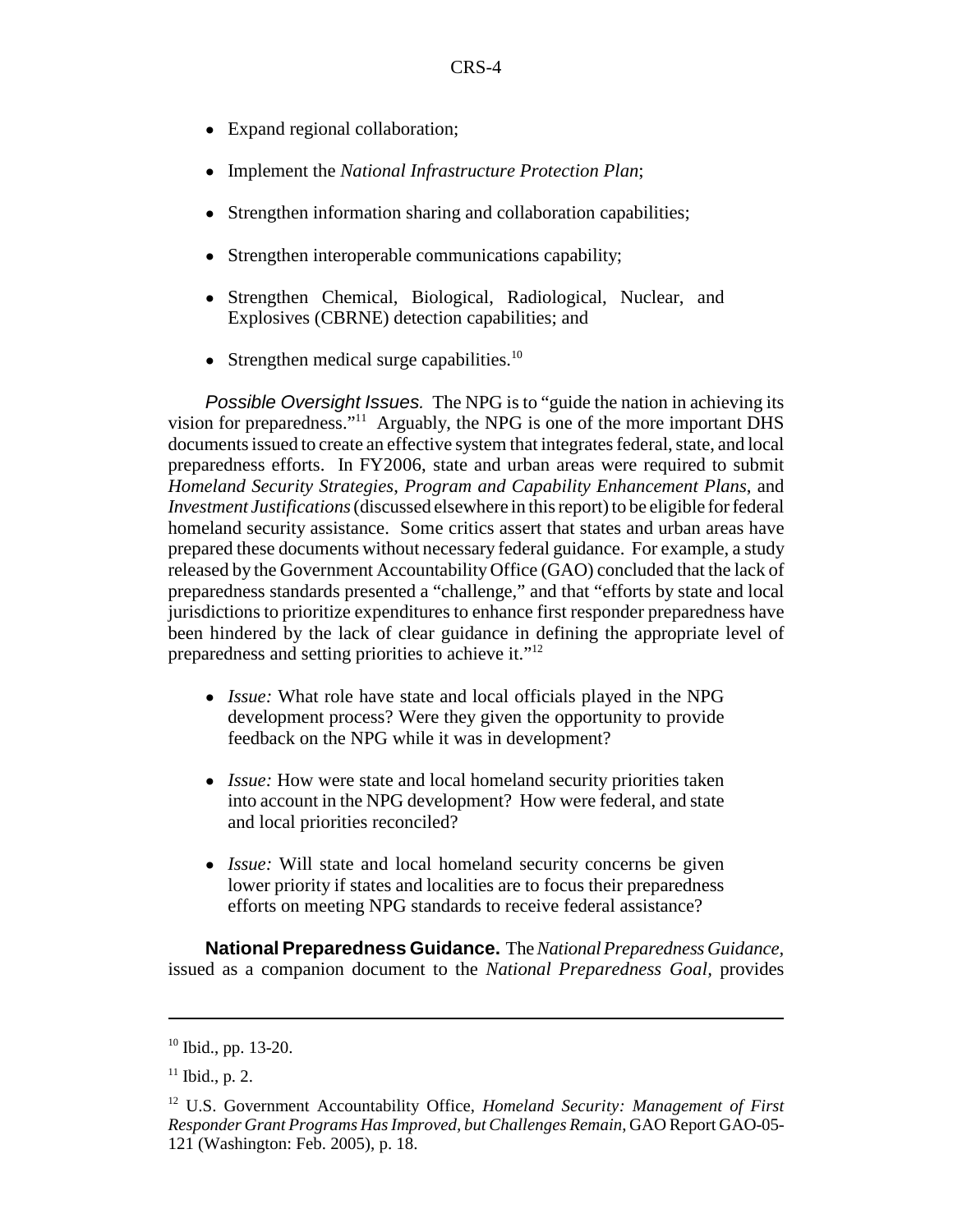instructions and guidance on how to implement the goal. The *National Preparedness Guidance* is to evolve and be reissued as needed to reflect (1) changes in the National Priorities and (2) further development of the Capabilities-Based Planning Process and associated tools.13 The *Guidance* introduces the National Planning Scenarios, Universal Task List (UTL), and Target Capabilities List (TCL), and reviews assessment standards for preparedness efforts. Use of the *Guidance*, particularly through the use of the assessment metrics, is intended to ensure that preparedness resources are used effectively and that a better understanding is developed of the emergency preparedness capabilities at all levels of government.

The assessment process set forth in the *Guidance* comprises the following four elements:

- COMPLIANCE ASSESSMENT a checklist of whether federal and non-federal entities have accomplished specified requirements;
- CAPABILITY ASSESSMENT initially based on a sampling of states and sub-state regions;
- NEEDS ASSESSMENT the identification of resource needs based on capability assessments; and
- PERFORMANCE ASSESSMENT measured through after-action reports and documentation of performance in exercises and emergencies.

*Possible Oversight Issues.* As the *Guidance* continues to evolve based on capabilities review at the federal and state levels, first responder and emergency management entities are to respond by adapting their plans accordingly.

- *Issue:* To what extent have state and local officials been part of the *Guidance* development process?
- *Issue:* As DHS continues to conduct capability reviews and develop the *Guidance*, to what extent will states and urban areas have opportunities to provide input before they are expected to adjust their plans following changes in the *Guidance*?

**Planning Scenarios.** DHS developed 15 scenarios to assess the emergency response and preparedness capabilities of state, local, and tribal governments. The scenarios were not developed to identify events that may occur. Instead, they are intended to facilitate efforts by all government agencies to assess the full range of needs that might be manifested were similar events actually to occur. Some of the scenarios include nuclear detonation, biological attack, chemical attack, natural disaster, radiological attack, explosive attack, or cyber attack. Each scenario is accompanied by descriptions of impacts and consequences. Also, eight mission areas

<sup>13</sup> U.S. Department of Homeland Security, *National Preparedness Guidance* (Washington: Apr. 2005), p. 1.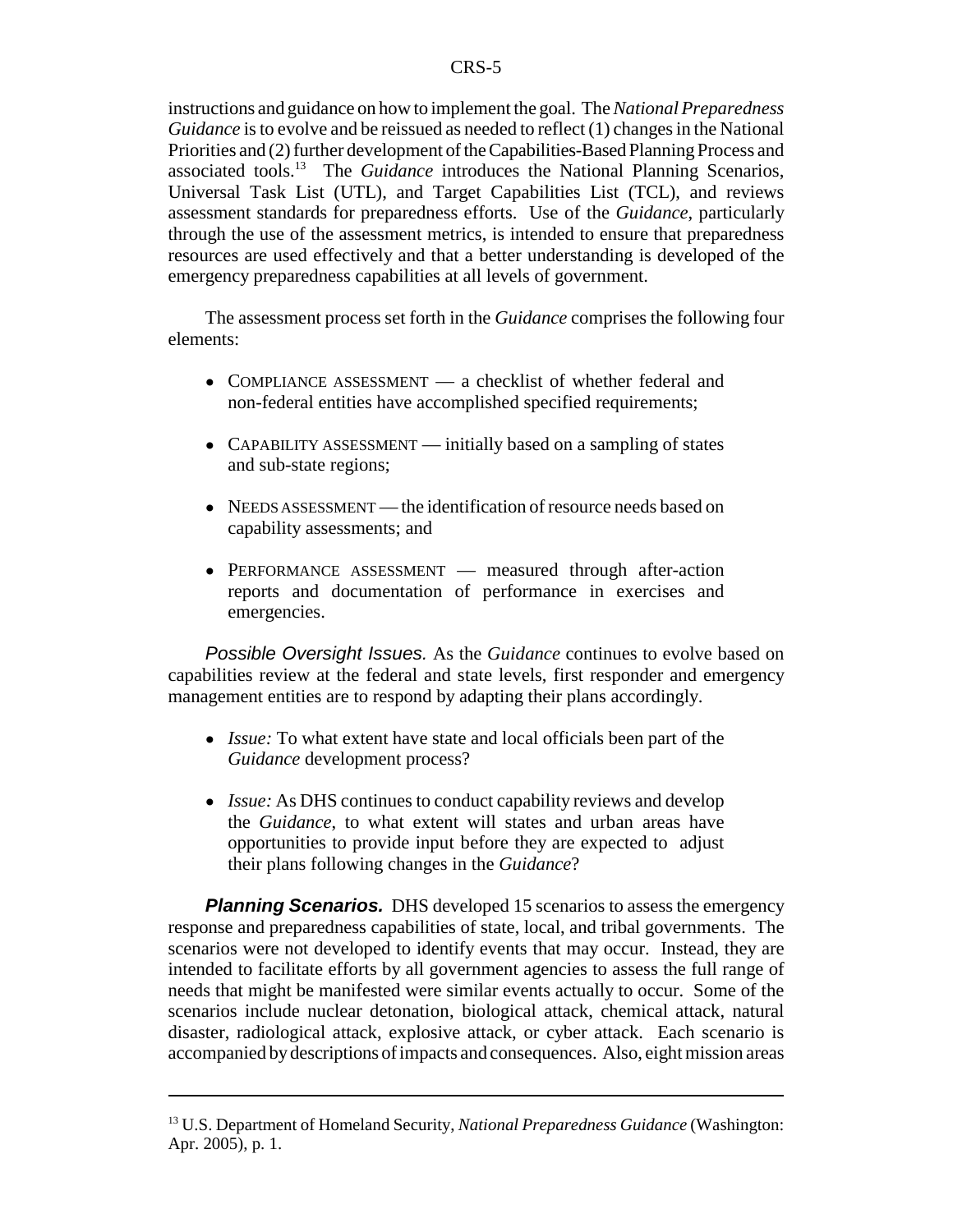are discussed for each scenario in order to outline the types of responses that might be expected.<sup>14</sup>

According to NPG, "catastrophic WMD scenarios predominate since they present the gravest threat to our national interests and generally require capabilities for which the nation is currently the least prepared."<sup>15</sup> The scenarios depict events that might require federal involvement and coordination; such events are referred to as Incidents of National Significance.

*Possible Oversight Issues.* Some have questioned whether the emphasis by DHS on terrorist attacks indicates that the NPG, the *Guidance*, and Planning Scenarios are disproportionately oriented toward terrorist attacks and away from the more frequently occurring catastrophes, natural disasters. Some might argue that the terrorism focus of the DHS preparedness guidance and its associated grant programs constitute a shift from the "all-hazards" approach.

- *Issue:* Is there a conflict between terrorism-focused preparedness guidance and grants with all-hazards planning? Is "all-hazards" planning dominated by terrorism concerns?
- ! *Issue:* Should federal preparedness guidance and assistance programs be refocused to place greater emphasis on an all-hazards approach?
- ! *Issue:* If a state or an urban area focuses its HSGP application on allhazards, will it receive less funding, even if the state or urban area has a greater terrorism risk than other states or urban areas?

**Universal Task List.** State and local governments must be deemed able to implement certain tasks involving the delivery of services, needs assessments, organizational requirements, and other requirements in order to receive federal homeland security assistance in FY2006. The Universal Task List (UTL) identifies the operations and tasks expected to be performed were events similar to those set out in the planning scenarios to occur. Five categories organize the tasks in the UTL — National Strategic Tasks; Planning; Coordination and Support; Incident Management; and Incident Prevention and Response.

*Possible Oversight Issues.* Not all jurisdictions are expected to accomplish every UTL task. Terrorist attacks and catastrophic events require coordinated intergovernmental and interjurisdictional responses. The UTL identifies the range of tasks that responding agencies and entities, in mutual aid agreements, are expected to accomplish. Training and exercise programs (funded through SHSGP, LETPP,

<sup>&</sup>lt;sup>14</sup> The eight mission areas are: Prevention/Deterrence/Protection; Emergency Assessment/Diagnosis; Emergency Management/Response; Incident/Hazard Mitigation; Public Protection; Victim Care; Investigation/Apprehension; and Recovery/Remediation.

<sup>&</sup>lt;sup>15</sup> U.S. President (Bush), "National Preparedness," Homeland Security Presidential Directive 8, Dec. 17, 2003.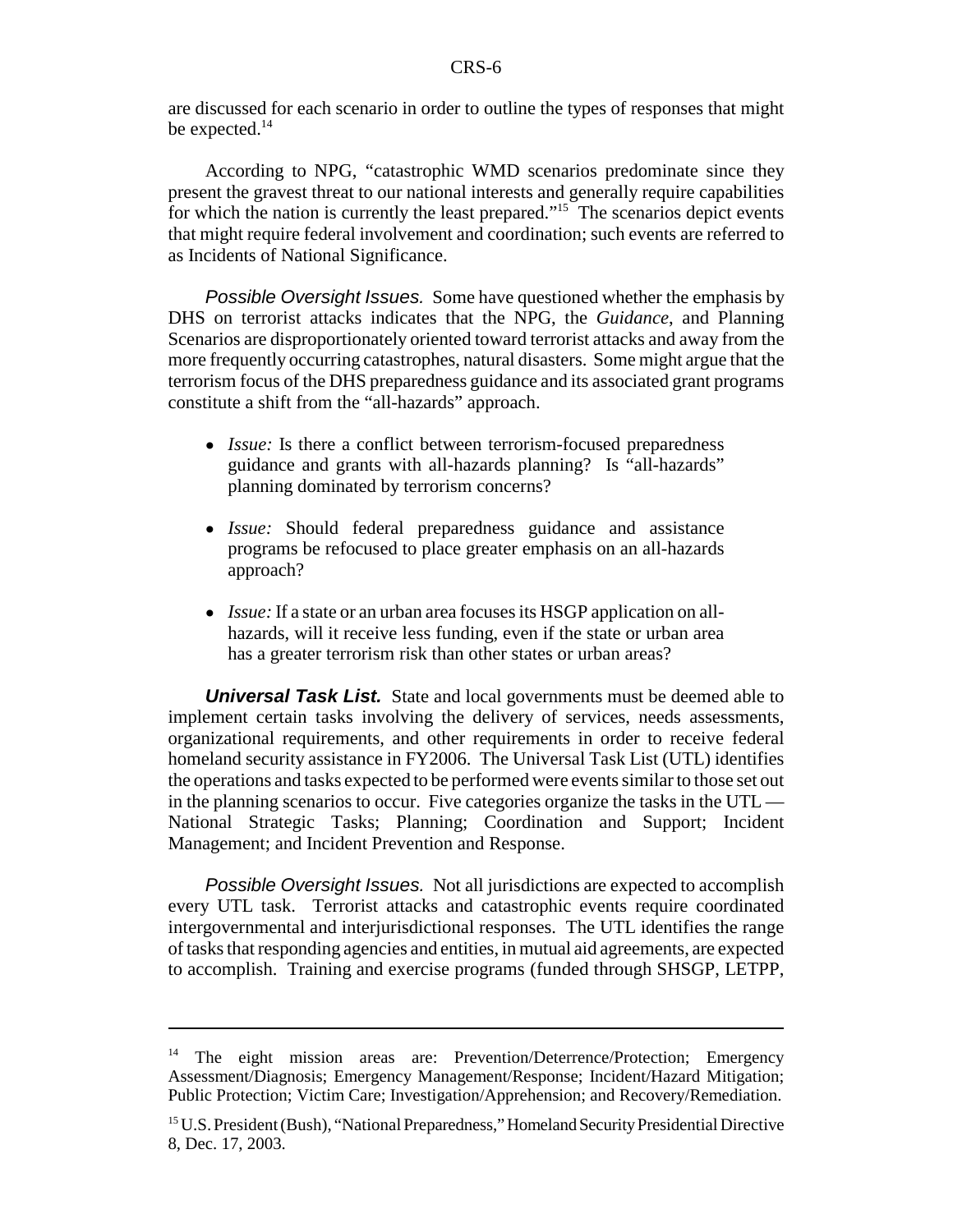and UASI) are expected to be based upon the UTL and related mission requirements.16

- *Issue:* If DHS does not expect individual jurisdictions to accomplish all of the tasks and if they do not have to meet every UTL standard, how are those jurisdictions and states to be judged "capable"? Will the inability to meet every UTL standard affect their grant allocations?
- *Issue:* Will DHS or states have primary responsibility for identifying the UTL task areas that require priority in training efforts? Will DHS prioritize funding, from its homeland security assistance programs, to states that are determined to be in need of the training?

**Target Capabilities List.** The Target Capabilities List (TCL) identifies and describes the "critical" capabilities that must be performed during Incidents of National Significance in order to reduce losses and successfully respond to a disaster, regardless of cause.<sup>17</sup> Like the UTL, the TCL is based upon the 15 planning scenarios; but the capabilities are expected to be used for all catastrophes, not just those identified in the scenarios. The TCL identifies 36 target capabilities, each of which is associated with the tasks set out in the UTL. Among the capabilities identified in the TCL are all hazards planning, criminal investigation and intervention, critical infrastructure protection and risk management, and emergency response communications.18

*Possible Oversight Issues.* The TCL establishes expected qualifications to be possessed by state and local governments. It also notes that the "UTL and TCL will be enhanced, revised, and strengthened with periodic input from all levels of government...."19 This might indicate that the expected levels of TCL proficiency may shift and be subject to negotiation. The TCL also states that a "detailed training analysis for the target capabilities" will be conducted. $20$ 

- *Issue:* To what extent will jurisdictions be expected to be competent in specific capabilities, considering that a state or an urban area's grant application is partially scored on its effectiveness to enhance targeted capabilities?
- ! *Issue:* If expected TCL proficiency may shift, how is a state or urban area to show TCL effectiveness in its grant application?

<sup>16</sup> U.S. Department of Homeland Security, Office for Domestic Preparedness, *Universal Task List 2.0* (Washington: 2005), p. iv.

<sup>&</sup>lt;sup>17</sup> U.S. Department of Homeland Security, Office for State and Local Government Coordination and Preparedness, *Target Capabilities List: Version 1.0* (Washington: 2005).

 $18$  Ibid.

 $19$  Ibid., p. 5.

 $20$  Ibid., p. 6.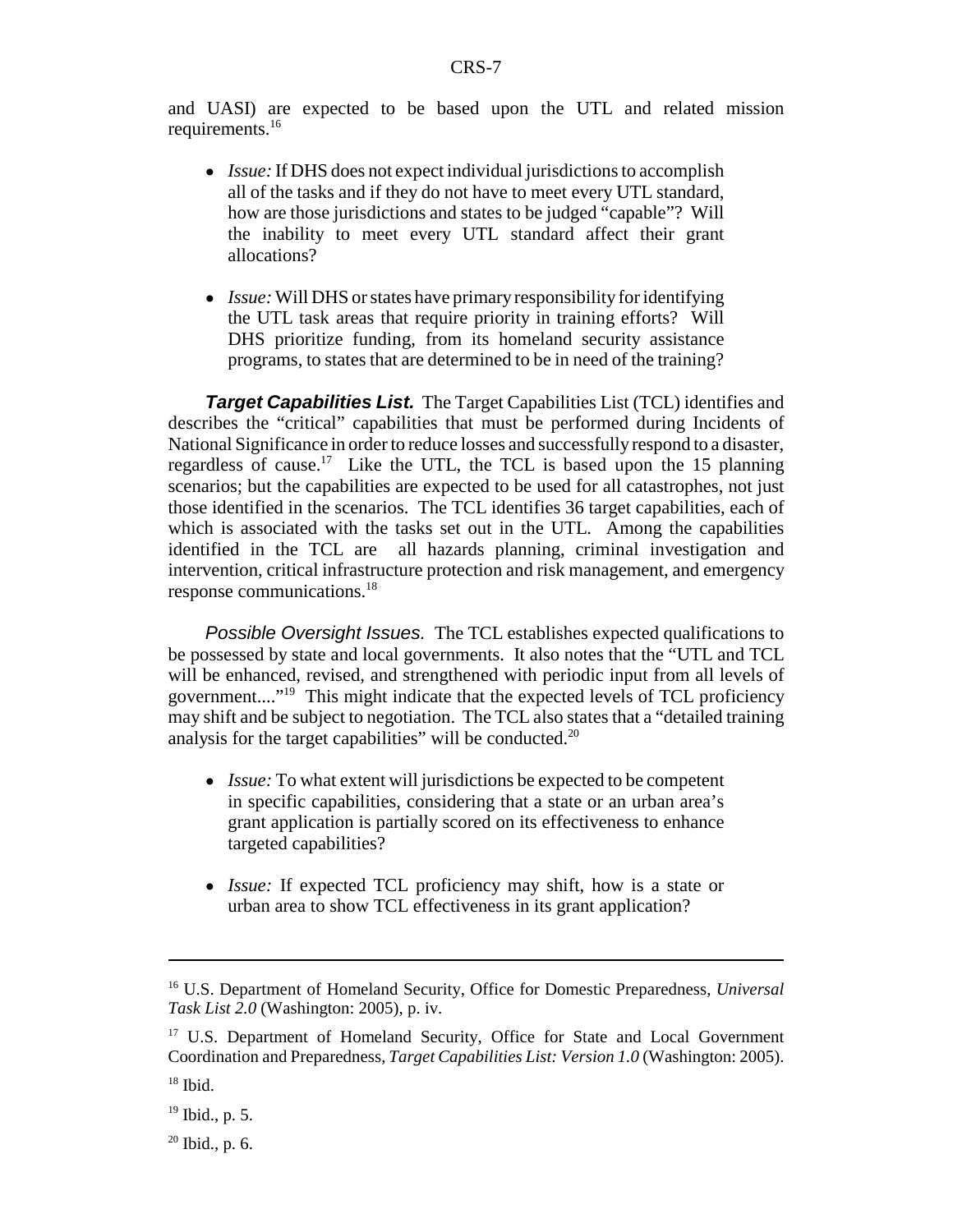#### **State and Urban Area Reporting and Application Requirements**

When DHS was established and its initial assistance programs for state and urban area governments were created, only two documents were required to support assistance applications — a *State Homeland Security Strategy* and a follow-up *Categorical Assistance Progress Report*. Criteria for the *Strategy* were established by the new department, but the progress report was carried over from the Department of Justice (DOJ) along with programs that were transferred from DOJ into the new Department of Homeland Security. In FY2003, DHS required states and urban areas to submit an equipment budget worksheet with their grant applications. The worksheet was to list the equipment to be purchased, the number of items, the estimated total cost, and the first responder entity that would receive the equipment.<sup>21</sup> In FY2004, however, DHS stopped requiring the equipment budget worksheet. In the DHS appropriations act of FY2006, approved on October 18, 2005, Congress gave the DHS Secretary the discretion to require additional reports from assistance recipients.<sup>22</sup>

| <b>Documents</b>                                         | <b>Required Contents</b>                                                                |  |  |  |  |
|----------------------------------------------------------|-----------------------------------------------------------------------------------------|--|--|--|--|
| As part of the application process                       |                                                                                         |  |  |  |  |
| <b>Homeland Security Strategy</b>                        | Homeland security goals and objectives                                                  |  |  |  |  |
| <b>Program and Capability</b><br>Enhancement Plan        | Plans to achieve or enhance first<br>responder and emergency management<br>capabilities |  |  |  |  |
| <b>Investment Justification</b>                          | Homeland security needs based on<br>strategies and <i>Enhancement</i> plans             |  |  |  |  |
|                                                          | Plans to address homeland security<br>needs, and goals and objectives                   |  |  |  |  |
| <b>Accountability following assistance</b><br>allocation |                                                                                         |  |  |  |  |
| Categorical Assistance Progress<br>Report                | Semiannual progress toward meeting<br>homeland security goals and objectives            |  |  |  |  |

|  |  |  | Table 1. DHS Reporting Requirements, FY2006 |  |  |
|--|--|--|---------------------------------------------|--|--|
|--|--|--|---------------------------------------------|--|--|

**Source:** U.S. Department of Homeland Security, Office for Grants and Training, *Fiscal Year 2006 Homeland Security Grant Program: Program Guidance and Application Kit*.

<sup>21</sup> U.S. Department of Homeland Security, Office for Domestic Preparedness, *Fiscal Year 2003 State Homeland Security Grant Program: Program Guidance and Application Kit* (Washington: Dec. 2002), p. 9.

 $22$  P.L. 109-90 (FY2006 DHS appropriations), Title III.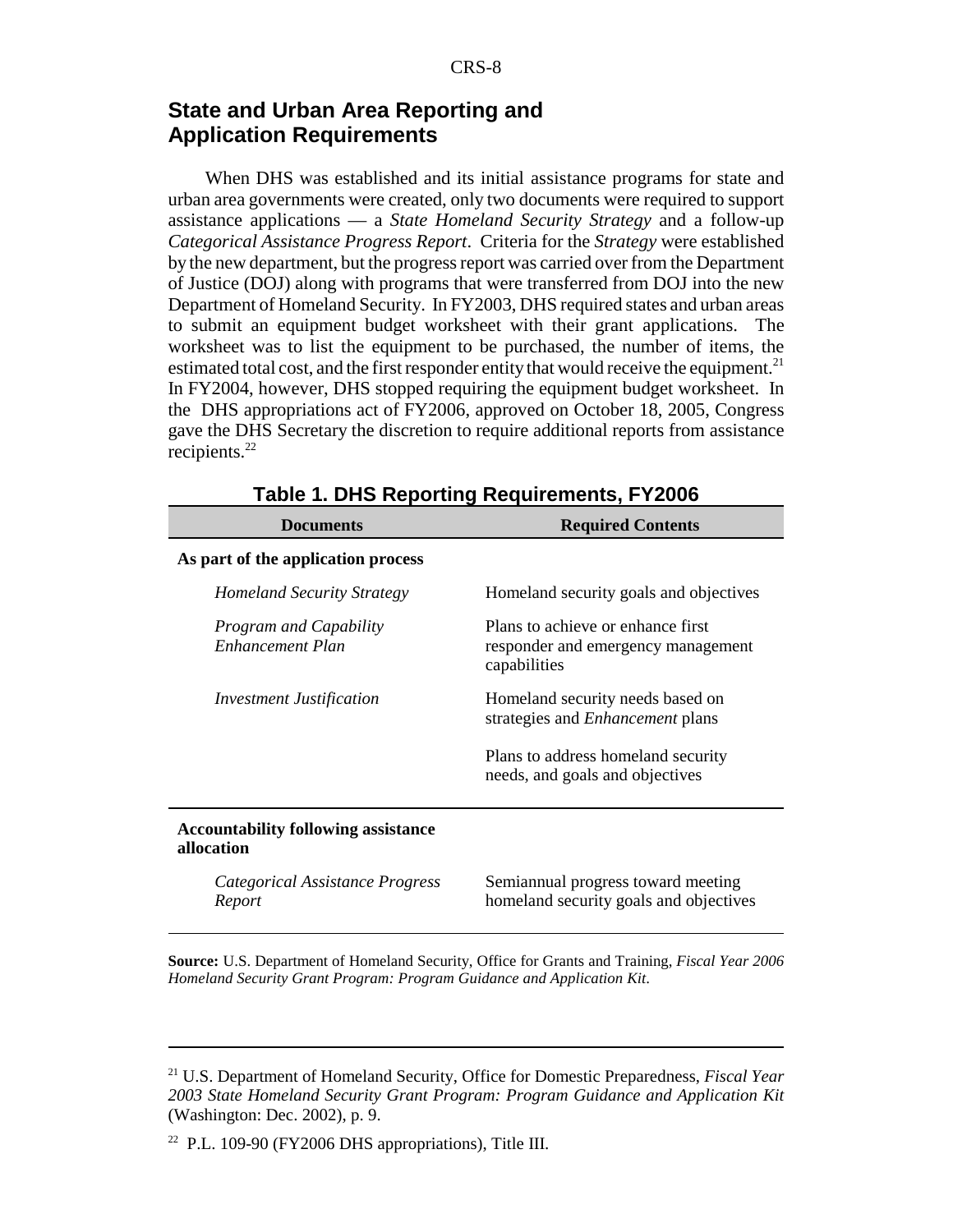Pursuant to that discretionary authority, DHS currently requires the following documents from states and urban areas: a *State Homeland Security Strategy*; a *Program and Capability Enhancement Plan*; an *Investment Justification*; and a *Categorical Assistance Progress Report*. The required contents of each of these four documents are shown in **Table 1**, and they are discussed below.

**State and Urban Area Homeland Security Strategies.** The homeland security strategies required for homeland security grant applications from states and urban areas are roadmaps that identify state and urban area homeland security goals and objectives for the fiscal year. The goals and objectives are based on the applicants' self-assessments of their homeland security risks, threats, and needs.

Within the strategy, states and urban areas are to provide information on how they plan to use federal assistance to meet their goals and objectives. The strategy is not required to include a list of specific equipment, training, plans, and exercises the applicant proposes. The strategy matches federal assistance with a state or urban area homeland security goal or objective. As a condition for FY2006 funding, DHS required states and urban areas to update the homeland security strategies they prepared for previous grant applications.23

**Program and Capability Enhancement Plan.** The *Enhancement* plan is to outline how states and urban areas intend to achieve or enhance their first responder and emergency management capabilities identified on the Target Capabilities List (TCL). The TCL, which is part of the National Preparedness Guidance,  $24$  is a list of activities and abilities that state and urban area first responder and emergency management entities need to be able to perform in the event of a terrorist attack or disaster. Among the needed TCL capabilities are community preparedness, risk management, law enforcement operations, information sharing, critical infrastructure protection, and emergency operations center management.

The plan must be provided to DHS prior to the department's determination of the applicant's federal assistance allocation. The plan does not list specific equipment, training, plans, or exercises. The plan identifies TCL capabilities that states and urban areas intend to achieve or enhance with federal homeland security assistance.

**Investment Justification.** Another document DHS requires prior to allocating state and urban area federal assistance is the *Investment Justification*. The justification lists state and urban area homeland security needs that are identified during the development of the *Program and Capability Enhancement Plan*. The justification outlines implementation plans that will assist states and urban areas to

<sup>23</sup> U.S. Department of Homeland Security, Office for Grants and Training, *Fiscal Year 2006 Homeland Security Grant Program: Program Guidance and Application Kit* (Washington: Dec. 2005), p. 52.

<sup>24</sup> U.S. Department of Homeland Security, Office for Grants and Training, *National Preparedness Goal* (Washington: Mar. 2005).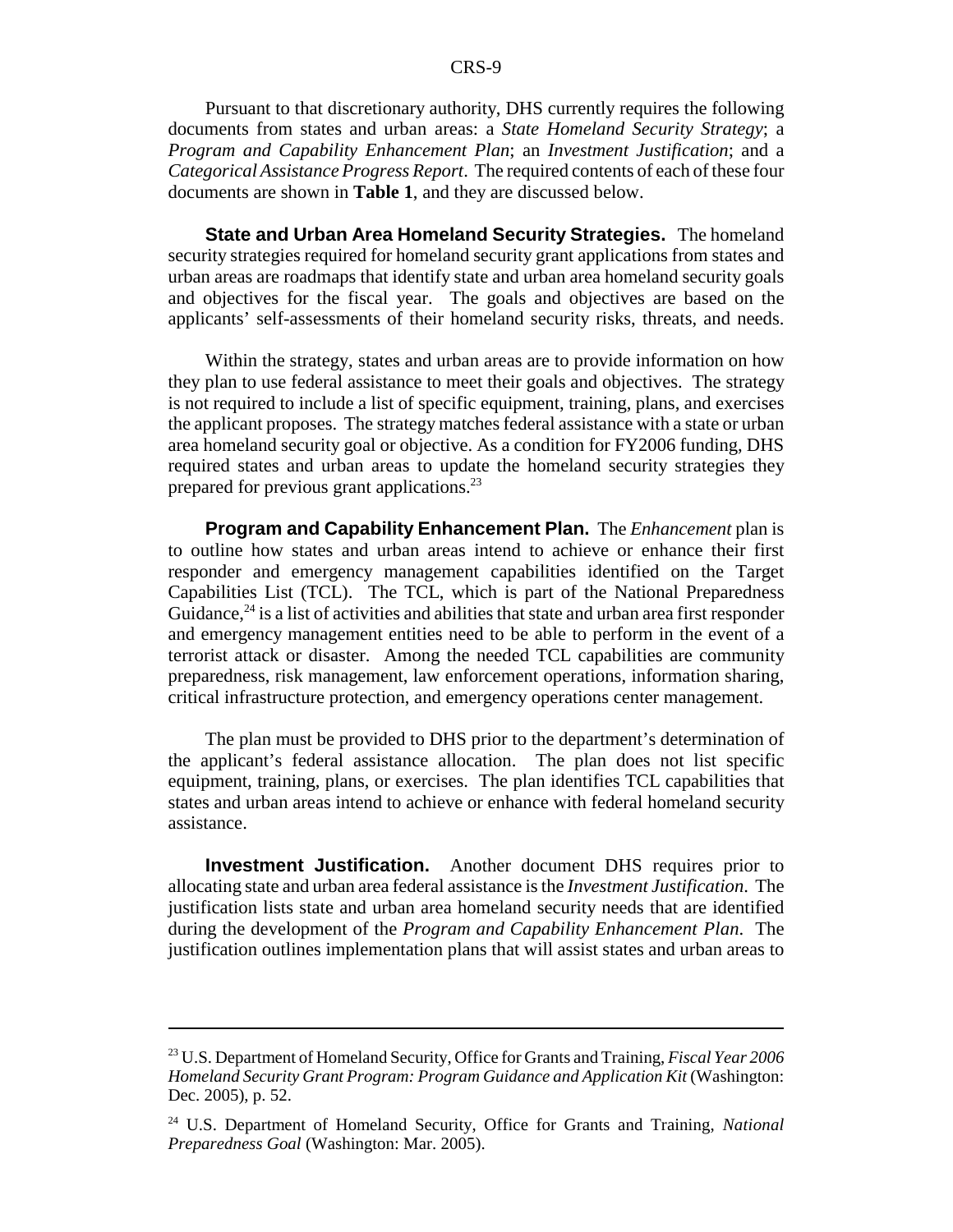enhance and develop their homeland security capabilities.25 As with the *Strategy* and *Enhancement* plan, the justification is not required to include specific information on state and urban area expenditures, but identifies need for federal assistance, and how assistance will be used to meet homeland security goals, objectives, and capabilities.

These three documents — the *State Homeland Security Strategy*, the *Program and Capability Enhancement Plan*, and *Investment Justification* — are part of the assistance application and are considered by DHS when determining funding allocations.

**Categorical Assistance Progress Report.** Following allocation of federal assistance, DHS requires states and urban areas to report twice a year on how they used their federal assistance allocations to meet their homeland security goals and objectives, as identified in each one's *Strategy*. 26 The reports are to present information on the state's or urban area's progress in achieving its homeland security goals and objectives, but it is are not required to list specific homeland security expenditures.

*Possible Oversight Issues.* During the early years of federal homeland security assistance, DHS required recipients to report expenditures for homeland security equipment, plans, training, or exercises. Those expenditure reports are no longer required. Some critics could argue that this absence of information on state and urban area expenditures might result in DHS being incompletely apprised of state and local homeland security activities, and such a lack of information would impede the department's determination of whether the nation's homeland security needs were being met effectively and efficiently. For example, GAO's Director of Homeland Security and Justice Issues, William O. Jenkins, Jr., made the following statement before California's Little Hoover Commission:<sup>27</sup>

In the last several years, the federal government has awarded some \$11 billion in grants to federal, state, and local authorities to improve emergency preparedness, response, and recovery capabilities. What is remarkable about the whole area of emergency preparedness and homeland security is how little we know about how states and localities (1) finance their efforts in this area, (2) have used their federal funds, and (3) are assessing the effectiveness with which they spend those funds.<sup>28</sup>

<sup>25</sup> U.S. Department of Homeland Security, Office for Grants and Training, *Fiscal Year 2006 Homeland Security Grant Program: Program Guidance and Application Kit*, p. 52.

 $26$  Ibid., p. 65.

 $27$  The Little Hoover Commission is a bipartisan, independent California commission that promotes efficiency and effectiveness of state programs. For more information, see [http://www.lhc.ca.gov/lhc.html].

<sup>&</sup>lt;sup>28</sup> U.S. Government Accountability Office, Center for Homeland Security and Justice Issues, Director, William O. Jenkins, Jr., "Emergency Preparedness and Response: Some Issues and Challenges Associated with Major Emergency Incidents," GAO Report GAO-06-467T (Washington: GAO, Feb. 2006), p. 13.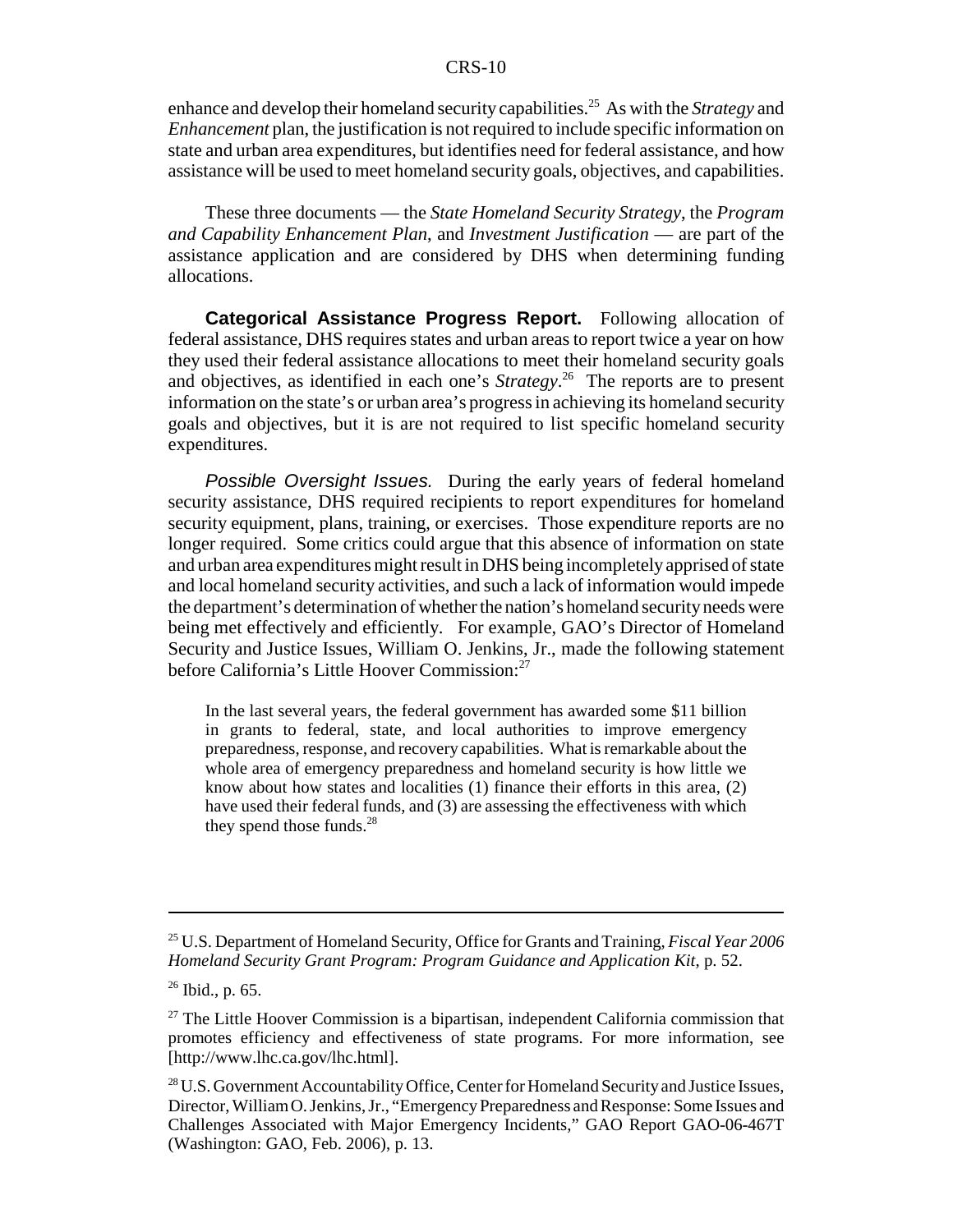On the other hand, one could argue that with all the other information that it requires, DHS does not need to know specific state and urban area expenditures.

- *Issue:* Do the present state and urban area reporting and application requirements provide sufficiently comprehensive information to ensure that federal homeland security assistance is used in a manner that contributes to homeland security?
- *Issue:* What are the advantages and disadvantages of requiring states and urban areas to submit a detailed list of homeland security expenditures?

#### **Allocation Methods**

In FY2006, DHS allocated the discretionary portions of SHSGP and LETPP grants and all UASI grants on the basis of two factors: risk and effectiveness.

**Risk.** DHS defines risk as a function of three variables:

- THREAT "the likelihood of a type of attack that might be attempted";
- VULNERABILITY "the likelihood that a terrorist would succeed with a particular type of attack"; and
- CONSEQUENCE "the potential impact of a particular attack."<sup>29</sup>

DHS calculates two kinds of risk: *asset-based risk*, which uses threat values derived from the U.S. intelligence community's assessment of threats to specific critical infrastructure, and *geographic-based risk*, which uses values based on inherent risks associated with geographic areas, taking into account such factors as international borders, terrorism reports and investigations, and population density. DHS describes its approach to asset-based risk as follows:

The asset-based approach uses strategic threat estimates from the Intelligence Community of an adversary's intent and capability to attack different types of assets (such as chemical plants, stadiums, and commercial airports) using different attack methods. DHS analyzes the vulnerability of each asset type relative to each attack method to determine the form of attack most likely to be successful.

Additionally, DHS estimates the consequences that successful attacks would have on each asset type, including human health, economic, strategic mission, and psychological impacts. This analysis yields a relative risk estimate for each asset type, which DHS applies to a given geographic area, based on the number of each asset type present within that area.30

<sup>29</sup> U.S. Department of Homeland Security, Office for Grants and Training, *FY2006 HSGP Fact Sheet: Risk Analysis* (Washington: May 2006), p. 2.

 $30$  Ibid.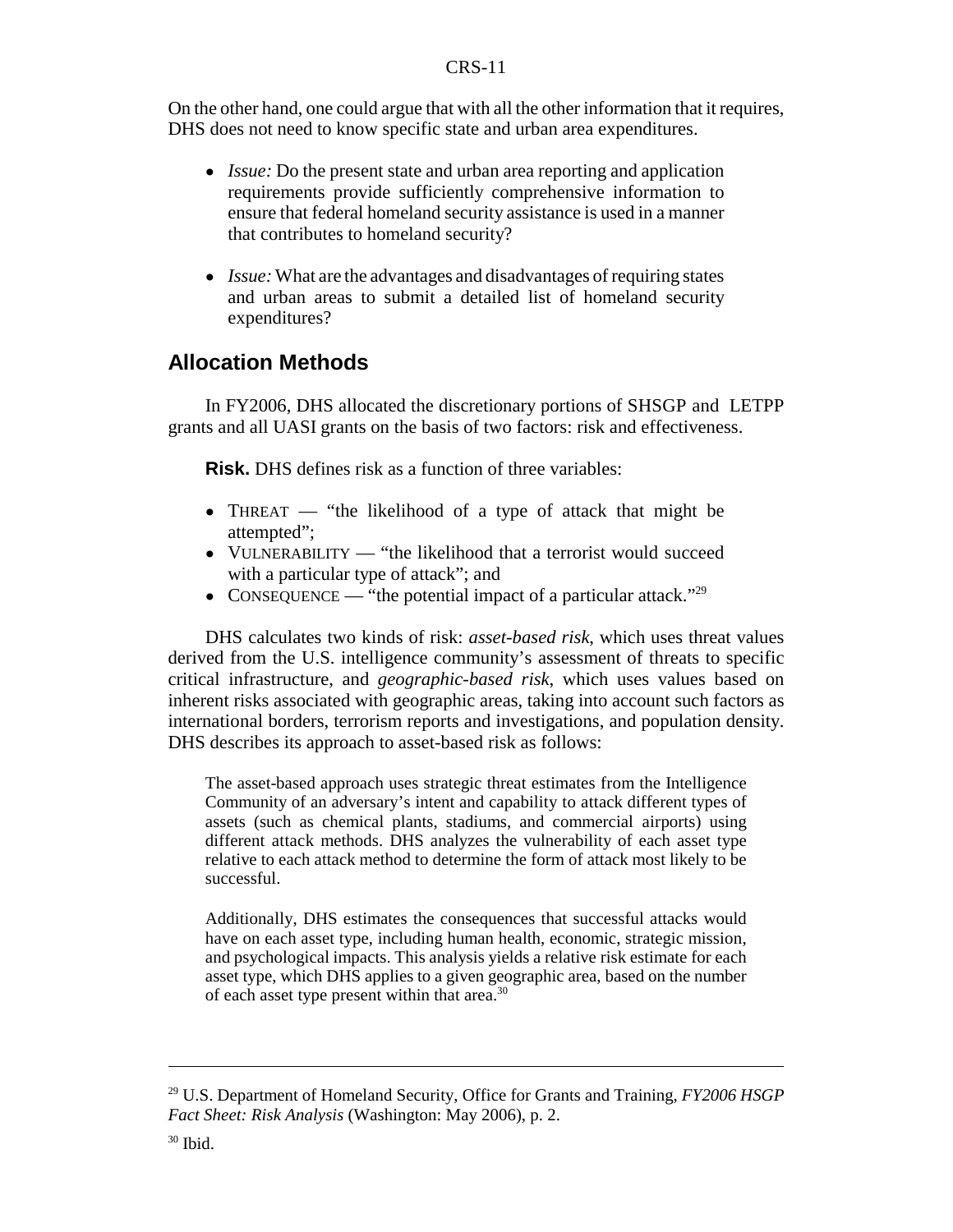The department explains its complementary "geographic-based risk calculations" as follows:

The geographic-based approach allows DHS to consider general characteristics of a geographic area mostly independent of the assets that exist within that area. First, DHS evaluates reported threats, law enforcement activity (using Federal Bureau of Investigation and Immigration and Customs Enforcement terrorism case data), and suspicious incidents reported during the evaluation period. Next, DHS considers vulnerability factors for each geographic area, such as the area's proximity to international borders.

Lastly, DHS estimates the potential consequences of an attack on that area, including human health (e.g., population, population density, transient populations), economy (e.g., percentage of Gross Domestic Product, total agriculture sales, international cargo value), strategic mission (e.g., defense industrial base), and psychological impacts."31

**Table 2**, below, presents state and urban area assets that DHS considered in the risk model for its grant allocation method.

| <b>Asset types</b>                | <b>State</b><br>assets | <b>Urban</b><br>area assets |
|-----------------------------------|------------------------|-----------------------------|
| Chemical manufacturing facilities | ■                      | ■                           |
| City road bridges                 | ■                      | ■                           |
| Colleges and universities         | ■                      | ■                           |
| Commercial airports               | ■                      | ■                           |
| Commercial shipping facilities    | ■                      | ■                           |
| Convention centers                | ■                      | ■                           |
| Dams                              | ■                      | ■                           |
| Electricity generation facilities | ■                      | ■                           |
| <b>Electrical substation</b>      | ■                      | ■                           |
| Enclosed shopping malls           | ■                      | ■                           |
| Ferry terminals                   | ■                      | ■                           |
| <b>Financial facilities</b>       | ■                      | ■                           |
| Hospitals                         |                        | ■                           |
| Hotel casinos                     | ٠                      | ■                           |
| Levees                            |                        | ■                           |

| Table 2. Asset Types Used in Asset-Based Risk Calculations |
|------------------------------------------------------------|
|------------------------------------------------------------|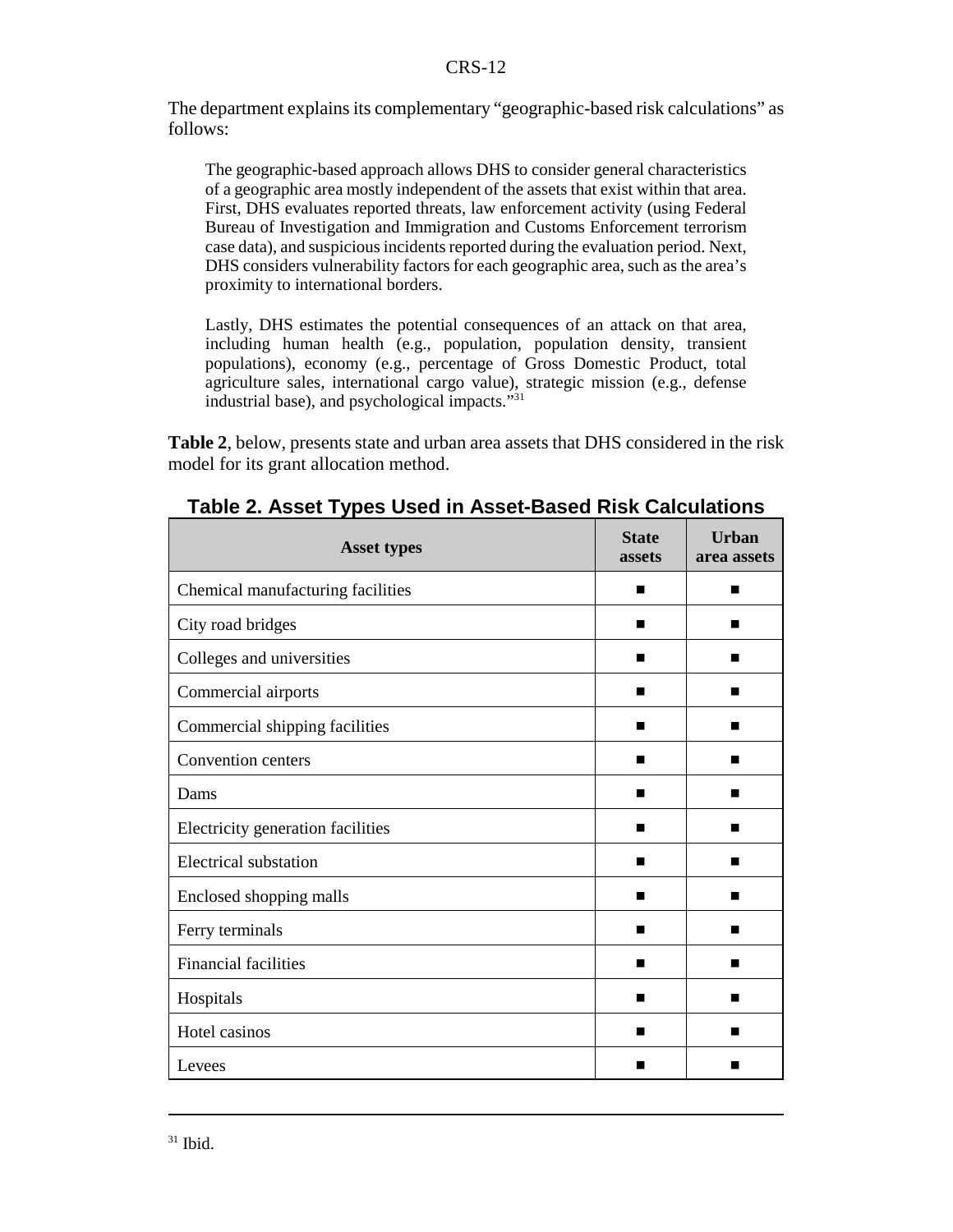|                                                | <b>State</b> | Urban       |
|------------------------------------------------|--------------|-------------|
| <b>Asset types</b>                             | assets       | area assets |
| Liquefied natural gas terminals                | ■            | ■           |
| Maritime port facilities                       | ■            | ■           |
| Mass transit commuter rail and subway stations |              |             |
| National Health Stockpile sites                | ■            | ■           |
| National monuments and icons                   |              |             |
| Natural gas compressor stations                | ■            | ■           |
| Non-power nuclear reactors                     | ■            | ■           |
| Nuclear power plants                           |              |             |
| Nuclear research labs                          | ■            | ■           |
| Petroleum pumping stations                     | ■            | ш           |
| Petroleum refineries                           | ■            | ш           |
| Petroleum storage tanks                        | ■            | ■           |
| Potable water treatment facilities             | ■            | ■           |
| Primary and secondary schools                  | ■            |             |
| Railroad bridges                               | ■            | ■           |
| Railroad passenger stations                    |              | ■           |
| Railroad tunnels                               | ■            | ■           |
| Road commuter tunnels                          | ■            | ■           |
| Road interstate bridges                        |              |             |
| Road interstate tunnels                        | п            |             |
| <b>Stadiums</b>                                | ■            | ■           |
| Tall commercial buildings                      | ■            |             |
| Telecommunication -Telephone trunking sites    | ■            | ■           |
| Theme parks                                    | ■            | ■           |
| Trans-oceanic cable landings                   | п            | п           |

**Source:** U.S. Department of Homeland Security, Office for Grants and Training, *FY2006 HSGP Fact Sheet: Risk Analysis.*

As can clearly be seen in **Table 2**, all but two asset types — road interstate bridges and road interstate tunnels — apply both to states and to urban areas.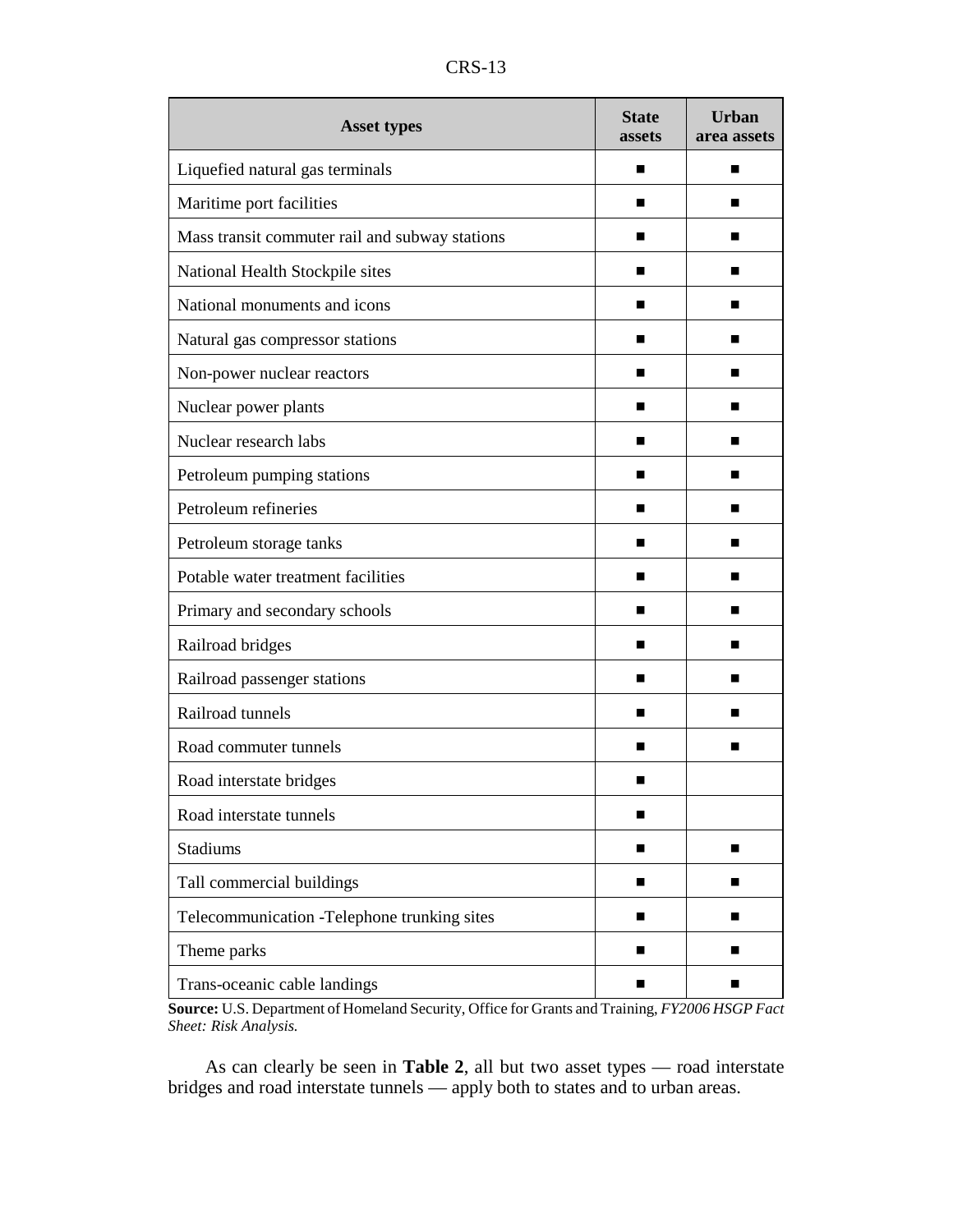**Table 3**, below, presents what DHS calls the "geographic attributes" that the department uses in its geographically based risk analysis.

| <b>Risk Calculation Geographic Attributes</b>                                                   | <b>State</b><br>attributes | Urban<br>area<br>attributes |
|-------------------------------------------------------------------------------------------------|----------------------------|-----------------------------|
| Defense Industrial Base facilities                                                              | ■                          | ■                           |
| Federal Bureau of Investigation Basic and Special cases                                         |                            | ■                           |
| <b>Gross Domestic Product</b>                                                                   | ■                          |                             |
| I-94 Visitors from countries of interest                                                        | ■                          | ■                           |
| Intelligence community credible and less credible threat<br>reports                             |                            |                             |
| Immigration and Customs Enforcement Basic and Special<br>cases                                  | ■                          | ■                           |
| Miles of international border                                                                   | ■                          |                             |
| Military bases                                                                                  | ■                          | ■                           |
| Nuclear Waste Isolation Pilot Plan transportation routes                                        | ■                          | ■                           |
| Population                                                                                      | ■                          | ■                           |
| Population density                                                                              | ■                          |                             |
| Port of Entry and Border crossings<br>(people from countries of interest and annual throughput) |                            |                             |
| Port population                                                                                 | ■                          | ■                           |
| Port population density                                                                         | ■                          | ■                           |
| Ratio of law enforcement to population                                                          | ■                          |                             |
| Special events                                                                                  | ▄                          | ■                           |
| State international export trade                                                                |                            |                             |
| State total agriculture sales                                                                   | ■                          |                             |
| Sum of population density of urban areas                                                        | ■                          |                             |
| Sum of population of urban areas                                                                | ■                          |                             |
| Suspicious incidents (credible and less credible)                                               | ■                          | ■                           |
| Vessels of special interest                                                                     | ■                          |                             |

## **Table 3. DHS's Risk Calculation Geographic Attributes**

**Source:** U.S. Department of Homeland Security, Office for Grants and Training, *FY2006 HSGP Fact Sheet: Risk Analysis.*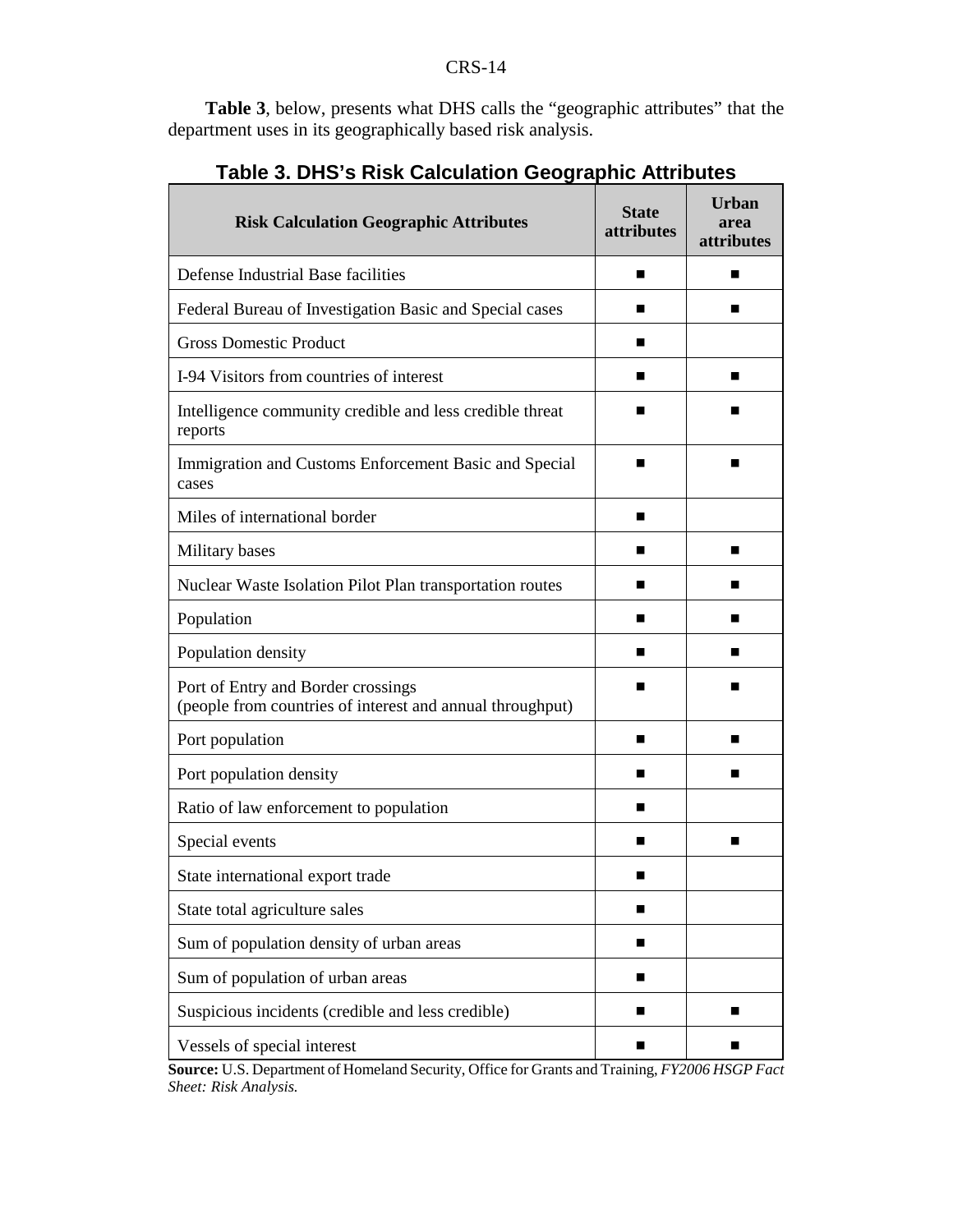In December 2003, President Bush issued HSPD-7, a directive on *Critical Infrastructure Identification, Prioritization, and Protection* which established a national policy for federal departments and agencies to identify and prioritize U.S. critical infrastructure and key resources and to protect them from terrorist attacks. DHS is responsible for establishing a risk management framework to coordinate the federal effort. The framework is supported by a comprehensive, national asset inventory — the National Asset Database  $(NADB)^{32}$ 

DHS's Office for Infrastructure Protection (IP) is responsible for assessing the risk to the nation's critical infrastructure and key resources.<sup>33</sup> In July 2004, IP requested states to submit critical infrastructure and key resources information. Between July 2004 and July 2005, states identified and provided IP with data for 48,701 assets.<sup>34</sup> DHS used the NADB in its FY2006 grant allocation methods' assetand geographic-based risk assessments; however the NADB was not the only list of assets that DHS used in its assessments.35

**Figure 1. National Asset Database Totals by Critical Infrastructure and Key Resources Sectors**



**Source:** U.S. Department of Homeland Security, Office of Inspector General, *Progress in Developing the National Asset Database*, p. 5.

**Effectiveness.** State and urban area investment justifications (as part of their HSGP grant applications) were evaluated on five effectiveness criteria:

<sup>32</sup> U.S. Department of Homeland Security, Office of Inspector General, *Progress in Developing the National Asset Database* (Washington: June 2006), p. 1.

<sup>33</sup> P.L. 107-256 (Homeland Security Act), Sec. 201(d)(2).

<sup>34</sup> U.S. Department of Homeland Security, Office of Inspector General, *Progress in Developing the National Asset Database*, p. 6.

<sup>35</sup> Ibid., p. 17.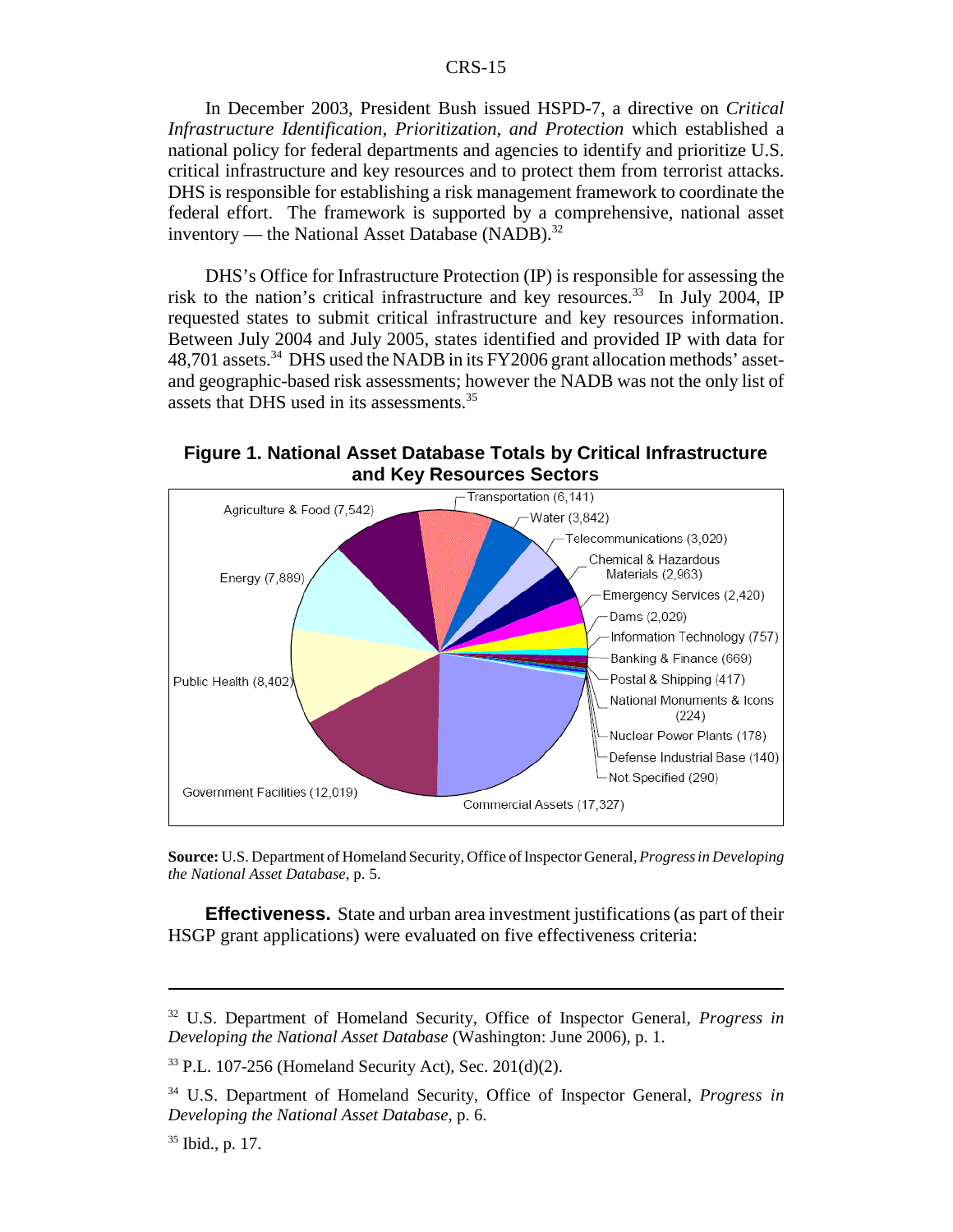- RELEVANCE the relationship of the federal investment to the working principles of the *National Preparedness Goal*. It is also evaluated through the investment relationship to the National Priorities, TCL, state and urban area homeland security goals and objectives, and *Program and Capability Enhancement Plan* initiatives.
- REGIONALIZATION the investment's ability to communicate, plan, and collaborate across first responder and emergency management disciplines and jurisdictions to use limited resources for regional homeland security solutions. The investment encourages states and urban areas to coordinate preparedness activities within and across jurisdictional boundaries by sharing costs, pooling resources, sharing risk, and increasing the value of their preparedness investments through collaborative efforts.
- SUSTAINABILITY the investment's ability to sustain a target capability once the goal of the investment is achieved through the identification of funding sources beyond the current grant cycle.
- IMPLEMENTATION APPROACH the investment's demonstration of the appropriate in-place combination of personnel, resources, and tools to manage the investment. It addresses priorities and delivers desirable results through appropriate expenditure of any requested funding.
- IMPACT the investment's effect on risk, threat, vulnerability, and consequences of catastrophic events the applicants might face.<sup>36</sup>

DHS used a peer review process to determine state and urban area *Investment Justification* effectiveness. The department states:

In FY06, more than 100 peer reviewers read the Investment Justifications and worked independently to determine a preliminary effectiveness score before convening in panels to discuss the findings of their review, develop final scores, and provide comments on each submission. The reviewers evaluated submissions based on specific criteria, including relevance, regionalization, sustainability, implementation approach, and impact. Each submission was reviewed and scored in two different ways, resulting in an average score for the Individual Investments and an overall score for the submission. DHS combined the average score of the individual Investments with the overall submission score, as determined by the peer review panel, to determine the final effectiveness score.37

<sup>36</sup> U.S. Department of Homeland Security, Office for Grants and Training, *FY2006 HSGP Fact Sheet: Effectiveness Analysis* (Washington: May 2006).

<sup>37</sup> U.S. Department of Homeland Security, Office for Grants and Training, *FY2006 HSGP Fact Sheet: Allocation Methodology* (Washington: May 2006).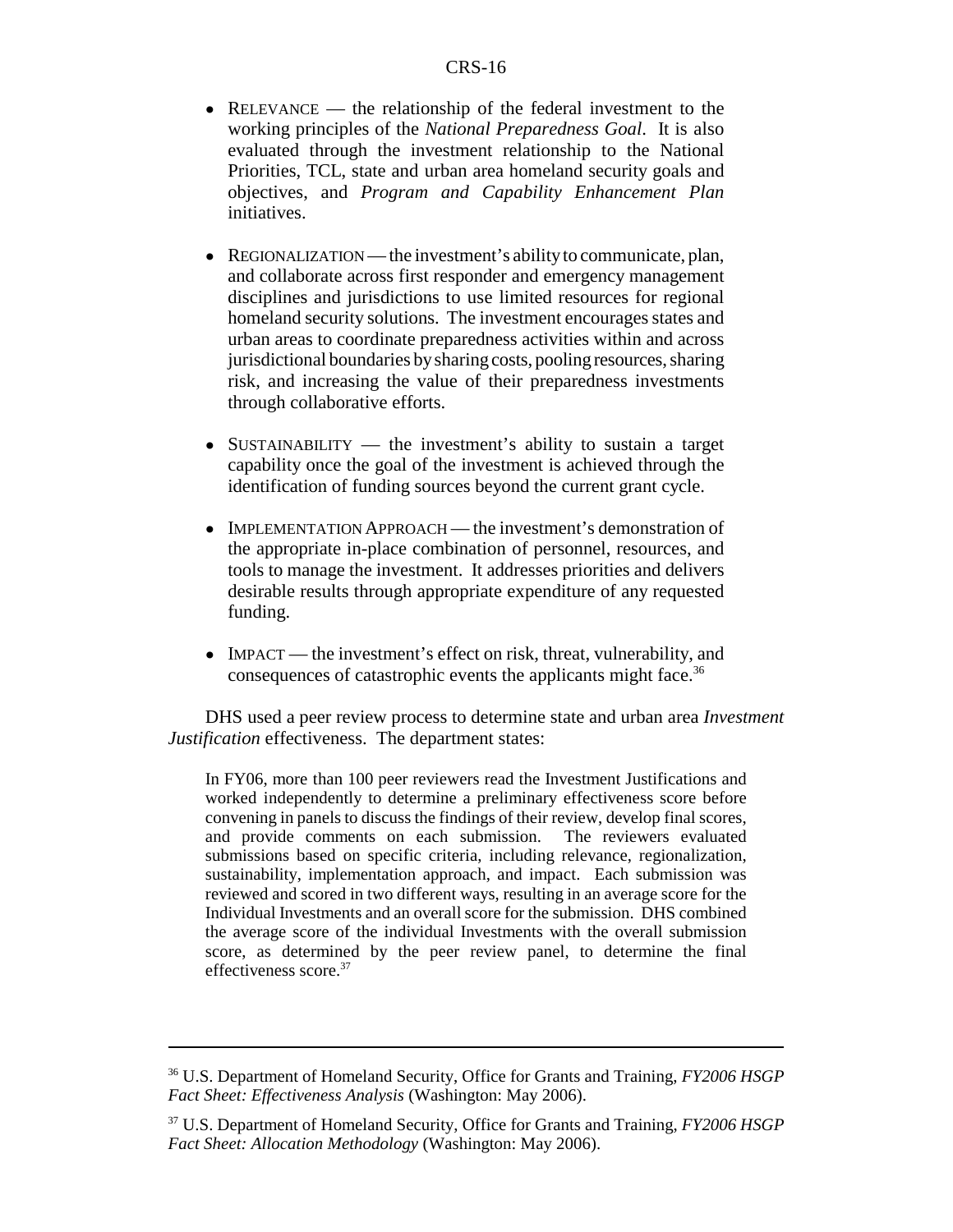*Combining of Risk and Effectiveness*. In order to allocate federal homeland security assistance based upon relative risk and anticipated effectiveness scores, DHS grouped applicants into four categories: higher risk — higher effectiveness; higher risk — lower effectiveness; lower risk — higher effectiveness; and lower risk lower effectiveness. DHS states that it targeted federal assistance to applicants with the greatest risk, while still funding "significant efforts undertaken by applicants in presenting effective solutions."38 Each state's and urban area's final funding allocation was determined by combining its risk and effectiveness scores, with twothirds weight applied to risk, and one-third weight applied to effectiveness.<sup>39</sup>

*Possible Oversight Issues.* Since DHS's inception, Congress has given the department complete discretion in determining the risk and effectiveness factors used in allocating UASI funds. Additionally, Congress has given DHS discretion in determining the factors used to allocate the remaining SHSGP and LETPP total appropriations following the allocation of the guaranteed amount of 0.75% of total appropriations. Oversight of DHS' risk-based methodology and risk-based distribution formulas may address the weights given to risk and effectiveness factors, specific threats to key assets and critical infrastructure, and plausible consequences to identified threats.

• *Issue:* Who should identify the risk and effectiveness factors to be considered?

DHS has adopted allocation methodologies as explained above, and they may be the most appropriate. DHS has opted to use two categories for risk factors, asset types and geographic attributes (see **Tables 2 and 3**). There are other approaches and factors. Examples of risk factors could include threats, homeland security capabilities, population, critical infrastructure assets, and transportation assets. In order to accurately assess the risk factors, one would need to evaluate the threats to the population, critical infrastructure, transportation, and the like, and determine the consequences of threats. Additionally, effectiveness factors such as the homeland security capabilities to prevent, respond to, and recover from terrorist attacks, and natural and technical disasters would need to be assessed. The methods of threat and vulnerability assessment suggest a variety of factors that might be used in devising risk-based funding approaches for allocating homeland security assistance to states and urban areas.

The DHS Inspector General's report on the NADB states that IP's data request to states generated an "abundance of unusual, or out-of-place, assets" whose criticality is not readily apparent.<sup>40</sup> Examples of "out-of-place" assets cited include a psychiatry behavioral clinic, an ice cream parlor, a Sears Auto center, and an apple

<sup>38</sup> Ibid.

 $39$  Ibid.

<sup>40</sup> U.S. Department of Homeland Security, Office of Inspector General, *Progress in Developing the National Asset Database*, p. 9.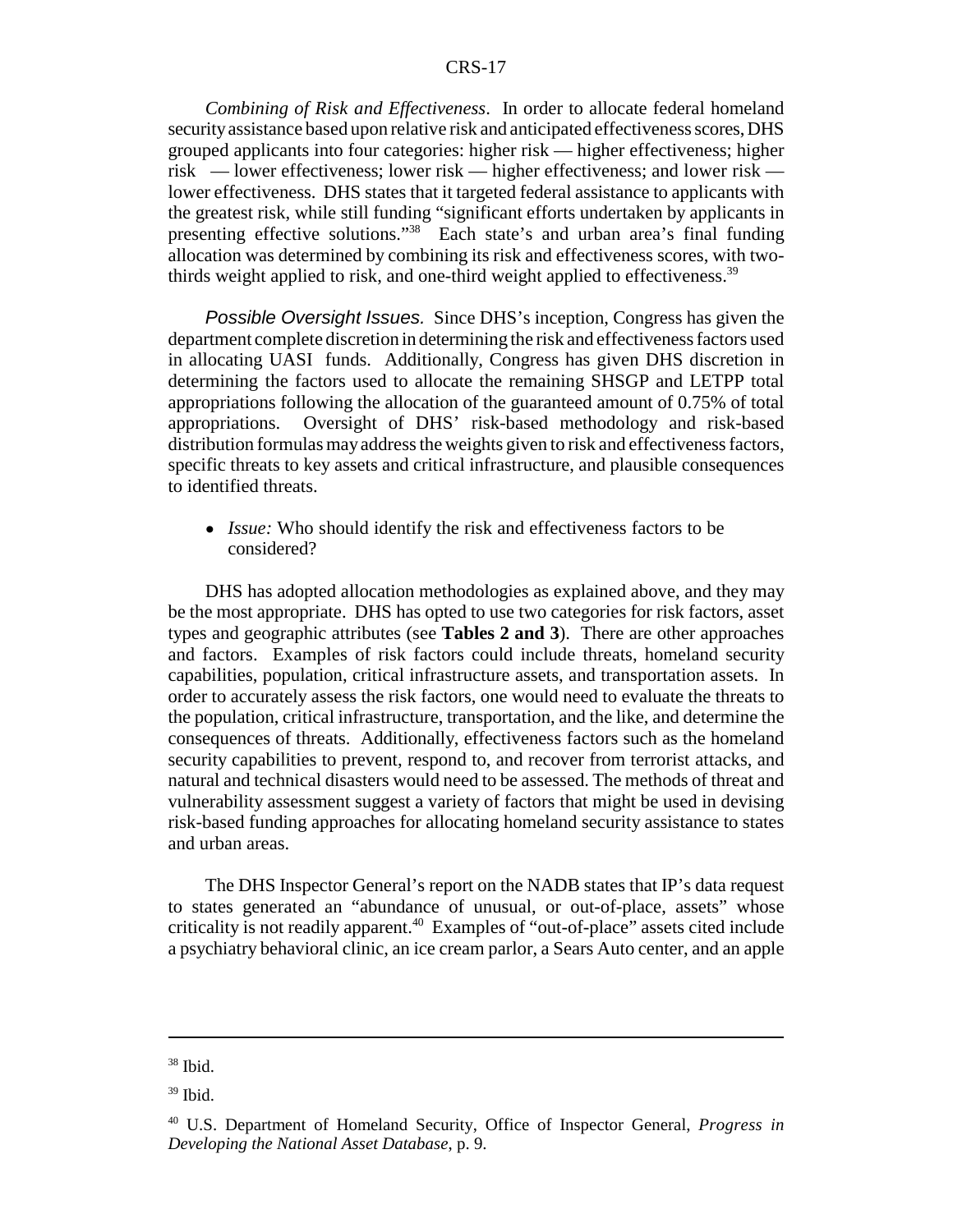and pork festival.<sup>41</sup> Additionally, the report identifies inconsistencies when comparing state-by-state asset totals.<sup>42</sup> The DHS Inspector General states:

Several of DHS' protection programs utilize information from the NADB to help allocate resources. However, in light of the variation in reporting between various sectors and states as well as the lack of detailed information on sites, we are not confident that the NADB can yet support effective grant decisionmaking.43

- ! *Issue:* What risk and effectiveness factors are most appropriate?
- *Issue:* How did DHS determine what asset types and geographic attributes to use, and how are these weighted in a state's or an urban area's risk assessment?
- ! *Issue:* What weight did DHS give to NADB assets, and what other sources did DHS use in determining asset risks?

In considering risk and effectiveness factors, a question arises of what criteria to use when assessing potential risk-based formula variables. Risk factors include threats, the entity threatened, and the consequences of the threat to the specified entity. The agreement of potential risk and need factors is usually considered against the following criteria: 44

- VALIDITY Do the factors serve as measures or indicators of threats, the vulnerability of the potential target, or potential consequence if catastrophe strikes the target? For example, does higher population density indicate greater vulnerability to an attack involving a weapon of mass destruction? What attributes associated with densely populated areas (e.g., numbers of law enforcement personnel on duty, the presence of sensors, cameras, and other technology) could reduce the validity of the factor?
- RELEVANCE What is the relationship between the factors and the identified items or characteristics? Is the relationship straightforward, or is it murky? For example, the total number of vehicles traveling through a mid-city tunnel would probably not be pertinent to a consideration of the risk of a hazardous material accident. The number of commercial trucks carrying hazardous material, however, would be more relevant.

 $41$  Ibid., p. 13.

 $42$  Ibid., p. 9.

 $43$  Ibid., p. 17.

<sup>44</sup> For a discussion of criteria for evaluating the suitability of quantitative indicators see, for example, Raymond A. Bauer, *Social Indicators* (Cambridge, MA: MIT Press, 1966). See also Anona Armstrong, "Difficulties of Developing and Using Social Indicators to Evaluate Government Programs: A Critical Review," paper presented at the 2002 Australasian Evaluation Society Conference, Nov. 2002, Wollongong, Australia.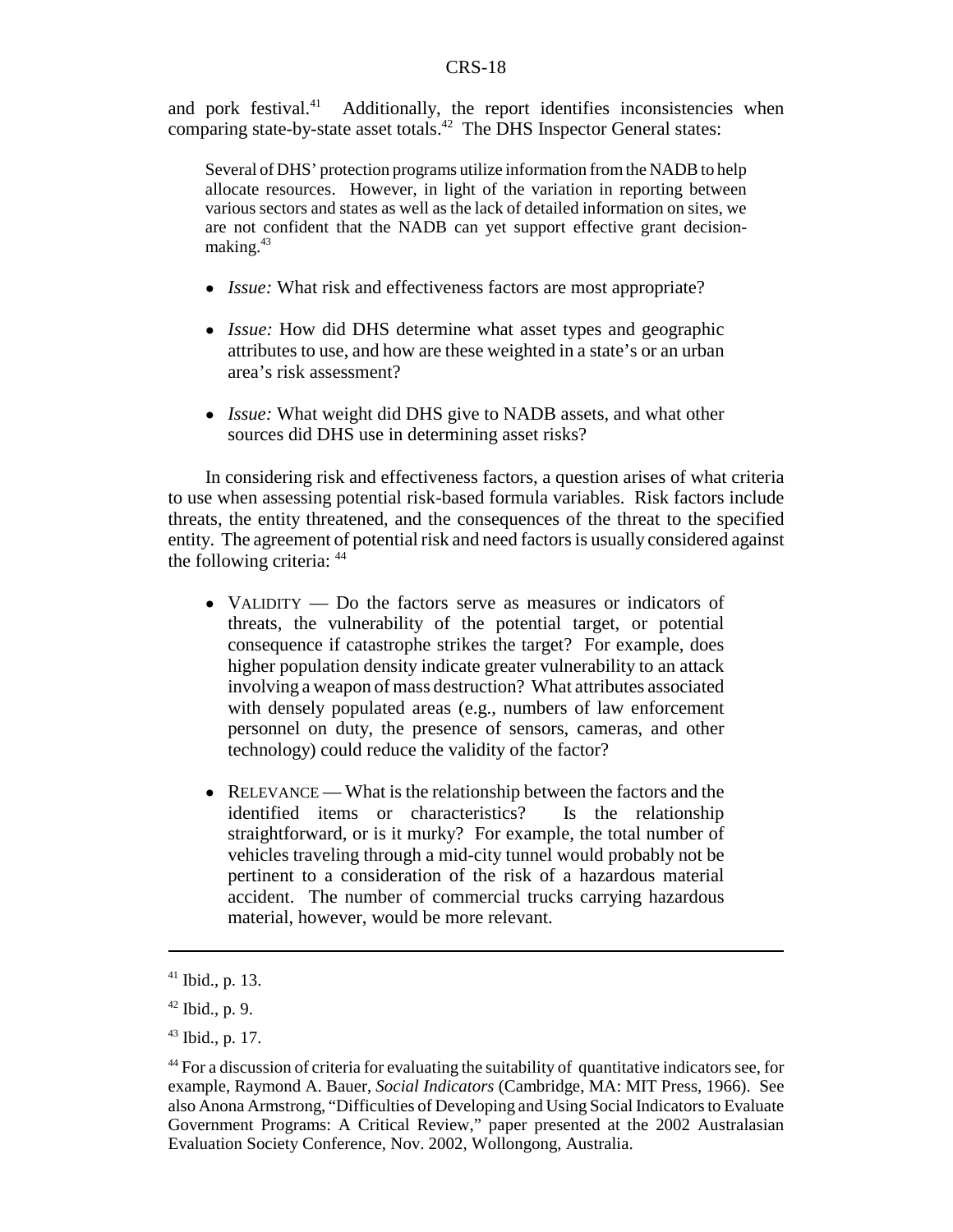- RELIABILITY The quality of the source of the information used in a risk assessment process is relevant. For example, population data from the U.S. Census Bureau are generally regarded as reliable and are used in a variety of formulas for allocating aid grants.
- TIMELINESS The currency of the data affects the quality of the discussion on potential risks. For example, daily intelligence reports that provide information on current terrorist threats would be considered more timely than monthly or quarterly reports.
- ! AVAILABILITY If the validity of a risk factor is to be *widely* accepted, data used in a formula as a variable may need to be readily and publicly available. Intelligence information that has been classified by the federal government and not shared with state and local officials would fail to satisfy this criterion.

Additionally, DHS requires states and urban areas to identify first responder and emergency management capability enhancement and sustainment needs in the *Program and Capability Enhancement Plan*. The plan is part of their HSGP applications. As noted earlier, states and urban areas are required to submit *Investment Justifications* that detail how federal assistance would address identified homeland security needs and how the assistance would address state and urban area counter-terrorism-related capabilities. The *Investment Justifications* are then evaluated through a peer review process (administered by Booz Allen Hamilton).<sup>45</sup> The peer review process, the justifications, and the identified effectiveness are not publically available. Additionally, the effectiveness factors are not identified by DHS; instead states and urban areas are required to determine their individual needs and display how federal assistance would meet the needs. DHS also has to rely on information from other agencies such as the Federal Bureau of Investigation (FBI) and may not be able validate or confirm the information used in their state and urban area risk assessments.

- ! *Issue:* How should the risk and effectiveness factors be evaluated?
- *Issue:* Is DHS able to validate and confirm the reliability of asset types and geographic attributes it receives from other federal entities?

DHS has elected not to use a 100% risk-based formula for allocating the remainder of SHSGP and LETPP total appropriations, and not to use a 100% riskbased allocation for UASI. Instead, DHS has developed a two-part approach to determining state and urban area allocations. This approach consists of a DHS risk assessment and the state's and urban area's justification of need for funding.

<sup>45</sup> George Foresman, Under Secretary for Preparedness, U.S. Department of Homeland Security, statement before the House Committee on Government Reform, "Regional Insecurity: DHS Grants to the National Capital Region," June 15, 2006.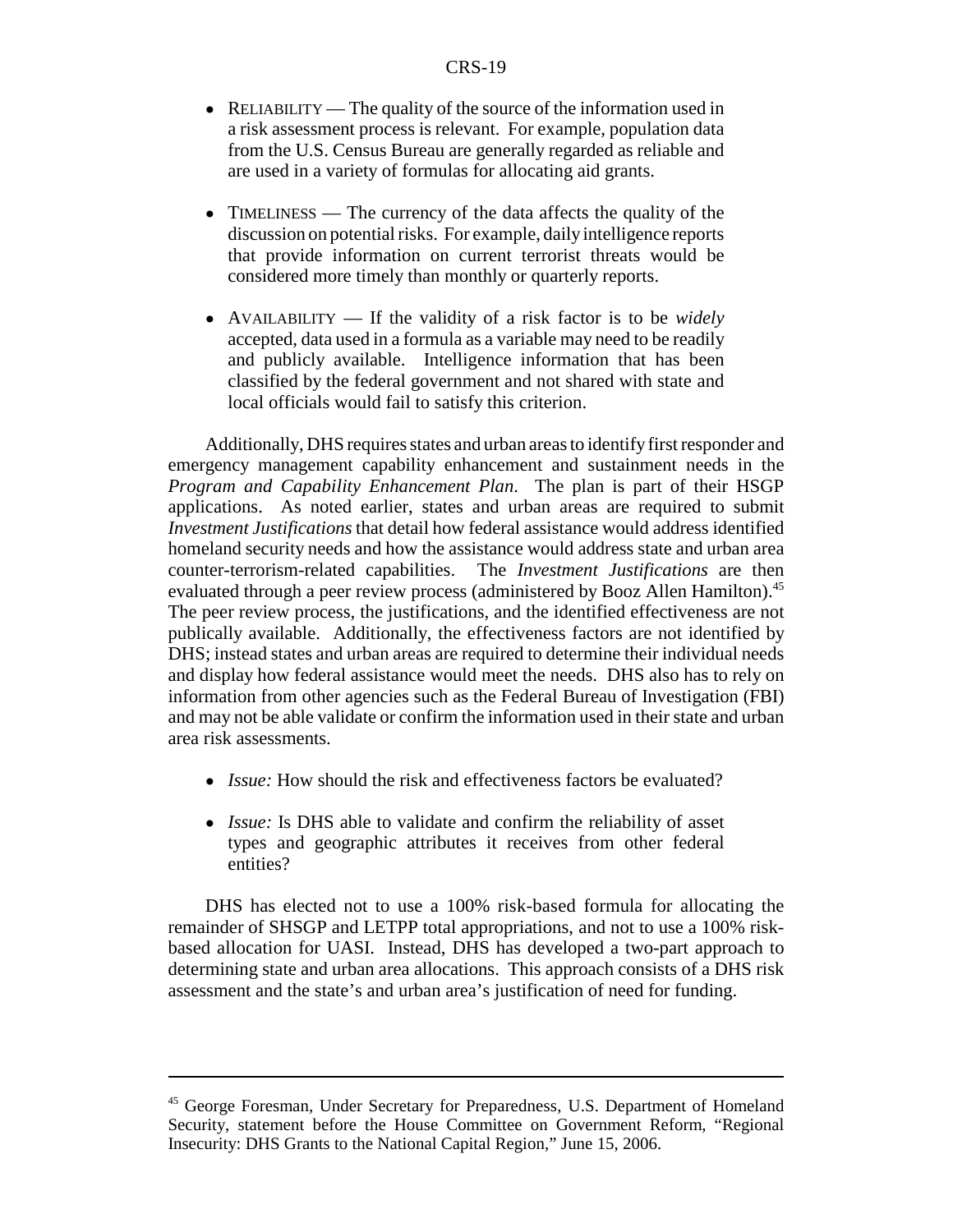Critics may argue that by not allocating strictly on risk and by including a needs portion to the distribution method, DHS has not addressed criticisms, as from the 9/11 Commission, in its 2004 report, which advocate a purely risk-based allocation of homeland security funding. In this viewpoint, by coupling effectiveness with risk, DHS may be providing funding to states and urban areas that do not have a high risk of terrorism. Conversely, by allocating funding based on both risk and effectiveness, proponents could argue that DHS is addressing not only terrorism risks, but also a state's and an urban area's capability to address those terrorism risks.

The issue of risk- and effectiveness-based funding is being raised in oversight of FY2006 state allocations.

! *Issue:* Has DHS compared a 100% risk-based methodology against a risk and effectiveness methodology? If, so how does it change state and urban area allocations?

In the FY2006 DHS appropriations act (P.L. 109-90), Congress mandated that GAO conduct an analysis of the threat and risk factors DHS used to allocate SHSGP, LETPP, and UASI grant funds, and report on the findings by November 17, 2005, which was prior to DHS's completion of its FY2006 HSGP guidance.<sup>46</sup> GAO, using data and information available at the time, reviewed DHS allocation methodologies to determine (1) how DHS measured risk, (2) what risk factors were included in the methodologies and why, (3) how the risk factors were used for assessing risks for the purposes of allocating FY2006 HSGP funds, and (4) how DHS determined which risk factors had the greatest weight in the risk analysis portion of the methodologies.<sup>47</sup>

GAO determined that DHS's risk analysis focused on terrorism, and briefed congressional committees on the results of its analysis. GAO did not issue a public report, however, due to security classification of the data used in the analysis.<sup>48</sup> GAO was not required to validate the methodologies, but to analyze them and report to Congress on its findings.

In December 2004, the Office of Management and Budget (OMB) issued a "Final Information Quality Bulletin for Peer Review."49 The bulletin is applicable to all federal departments and agencies and establishes government-wide guidance on enhancing the practice of peer-review of government scientific information. OMB states that peer review can increase the quality and credibility of the scientific

<sup>46</sup> P.L. 109-90 (FY2006 DHS appropriations), Title III.

<sup>47</sup> U.S. Government Accountability Office, William O. Jenkins, Jr., Director, Homeland Security and Justice Issues, e-mail interview with author on July 7, 2006.

 $48$  Ibid.

<sup>&</sup>lt;sup>49</sup> Executive Office of the President, Office of Management and Budget, "Final Information Quality Bulletin for Peer Review" (Washington: Dec. 2004). Legal authority for issuing the bulletin is under the Information Quality Act (P.L. 106-554, Sec. 515). For further information on OMB's bulletin on peer review, see CRS Report RL32680, *Peer Review: Proposed, Revised, and Final Bulletins*, by Curtis Copeland.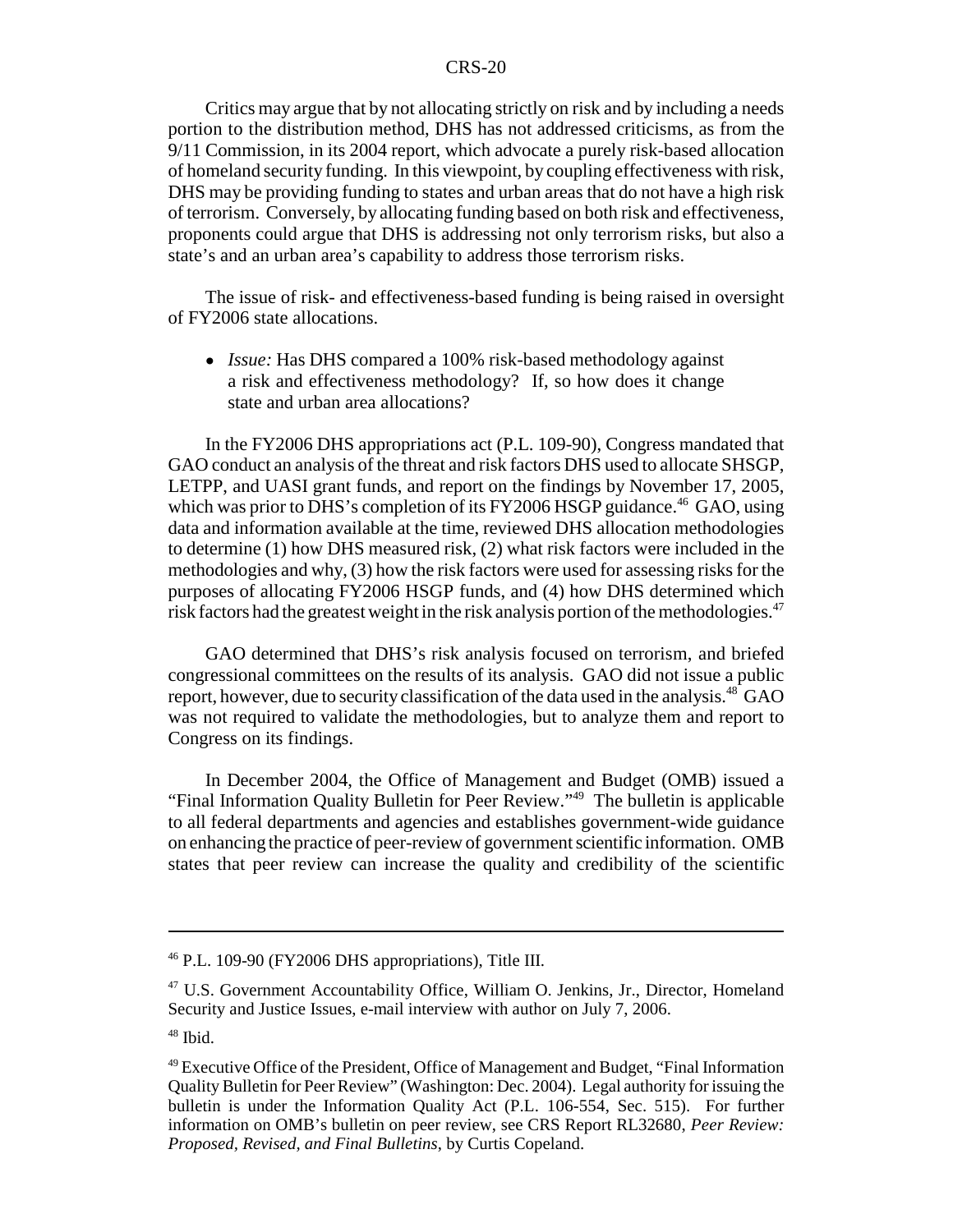information developed by the federal government.<sup>50</sup> "Peer review" is characterized as

...one of the most important procedures used to ensure that the quality of published information meets the standards of scientific and technical community. It is a form of deliberation involving an exchange of judgements about the appropriateness of methods and the strength of the author's inferences. Peer review involves the review of a draft product for quality by specialists in the field who were not involved in producing the draft.<sup>51</sup>

The bulletin defines "scientific information" as factual inputs, data, models, analyses, technical information, or scientific assessments. $52$ 

OMB requires each federal agency to subject scientific information to peer review prior to dissemination. The bulletin provides broad discretion in determining what type of peer review is appropriate and what procedures should be employed to select appropriate reviewers.<sup>53</sup>

If DHS's FY2006 HSGP allocation methodologies were defined "scientific assessments" of terrorism risks, GAO's review of the methodologies could be considered an independent peer review. Conversely, GAO's review may not have been complete if GAO was not given access to all the information used in DHS's allocation methodology or if DHS had not completed the assessment methods.

• *Issue:* Should DHS arrange an independent peer review of its allocation methodologies prior to disseminating the grant application guidance and determining state and urban area allocations?

<sup>&</sup>lt;sup>50</sup> Executive Office of the President, Office of Management and Budget, "Final Information" Quality Bulletin for Peer Review," p. 1.

 $51$  Ibid., p. 3.

<sup>52</sup> Ibid., p. 10.

<sup>53</sup> Ibid., p. 12.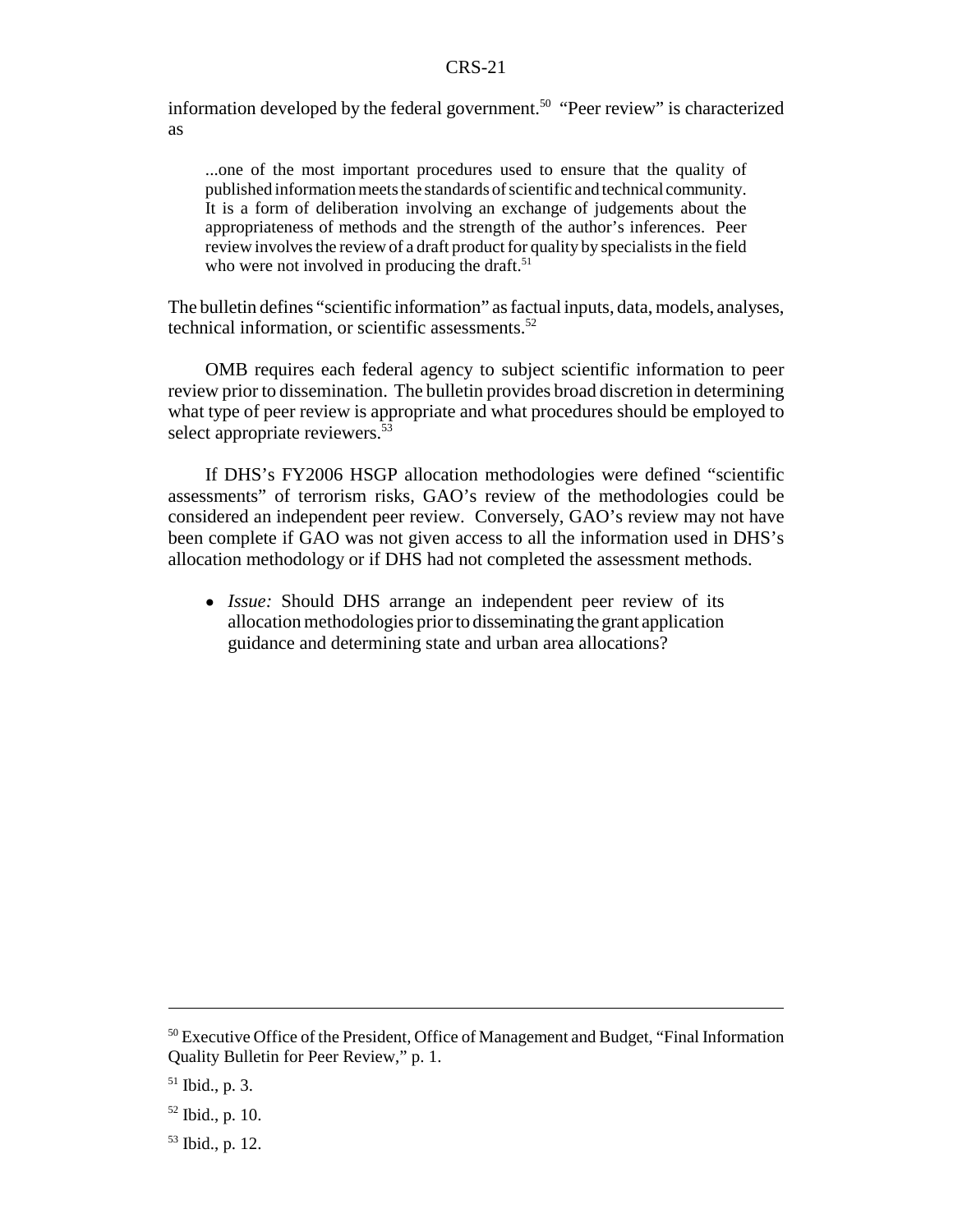# **Appendix A. FY2003-FY2006 DHS Grant Allocation Methodologies**

| <b>HSGP</b>  | <b>FY2003</b>                                                                                                                                                                                             | <b>FY2004</b>                                                                                                                                                                                                                             | <b>FY2005</b>                                                                                                                                                                 | <b>FY2006</b>                                                                                                                                                                                                                                                                 |
|--------------|-----------------------------------------------------------------------------------------------------------------------------------------------------------------------------------------------------------|-------------------------------------------------------------------------------------------------------------------------------------------------------------------------------------------------------------------------------------------|-------------------------------------------------------------------------------------------------------------------------------------------------------------------------------|-------------------------------------------------------------------------------------------------------------------------------------------------------------------------------------------------------------------------------------------------------------------------------|
|              | <b>Guaranteed Amount</b><br>Each state, DC, and Puerto Rico<br>guaranteed 0.75% of total appropriations.<br>[P.L. 107-56, Sec. 1014]                                                                      | <b>Guaranteed Amount</b><br>Each state, DC, and Puerto Rico<br>guaranteed 0.75% of total appropriations.<br>[P.L. 107-56, Sec. 1014]                                                                                                      | <b>Guaranteed Amount</b><br>Each state, DC, and Puerto Rico<br>guaranteed 0.75% of total appropriations.<br>[P.L. 107-56, Sec. 1014]                                          | <b>Guaranteed Amount</b><br>Each state, DC, and Puerto Rico<br>guaranteed 0.75% of total appropriations.<br>[P.L. 107-56, Sec. 1014]                                                                                                                                          |
|              | <b>Remainder of Appropriations</b><br>Remainder of total appropriations at the<br>discretion of DHS. [P.L. 108-7, P.L. 108-<br>11]<br><b>DHS</b> Implementation<br>DHS chose to allocate the remainder of | <b>Remainder of Appropriations</b><br>Remainder of total appropriations at the<br>discretion of DHS. [P.L. 108-90, Title III]<br><b>DHS</b> Implementation<br>DHS chose to allocate the remainder of                                      | <b>Remainder of Appropriations</b><br>Congress required DHS to allocate the<br>remainder of total appropriations in the<br>same manner as FY2004. [P.L. 108-334,<br>Title III | <b>Remainder of Appropriations</b><br>Remainder of total appropriations at the<br>discretion of DHS. [P.L. 109-90, Title III]<br><b>DHS</b> Implementation<br>DHS chose to allocate the remainder of                                                                          |
|              | total SHSGP appropriations in direct<br>proportion of the state's percentage of the<br>nation's population. [FY2003 SHSGP<br>Program Guidance and Application Kit]                                        | total SHSGP appropriations in direct<br>proportion of the state's percentage of the<br>nation's population. [FY2004 SHSGP<br>Program Guidance and Application Kit]                                                                        |                                                                                                                                                                               | total SHSGP appropriations based on risk<br>and the effectiveness of the state's<br>proposed solution to identified homeland<br>security needs. [FY2006 HSGP Program]<br>Guidance and Application Kit]                                                                        |
| <b>LETPP</b> | The program was not authorized through<br>appropriations until FY2004.                                                                                                                                    | <b>Guaranteed Amount</b><br>Each state, DC, and Puerto Rico<br>guaranteed 0.75% of total appropriations.<br>[P.L. 107-56, Sec. 1014]                                                                                                      | <b>Guaranteed Amount</b><br>Each state, DC, and Puerto Rico<br>guaranteed 0.75% of total appropriations.<br>[P.L. 107-56, Sec. 1014]                                          | <b>Guaranteed Amount</b><br>Each state, DC, and Puerto Rico<br>guaranteed 0.75% of total appropriations.<br>[P.L. 107-56, Sec. 1014]                                                                                                                                          |
|              |                                                                                                                                                                                                           | <b>Remainder of Appropriations</b><br>Remainder of total ap<br>propriations at the discretion of DHS. [P.L.]<br>$108-90$ , Title III                                                                                                      | <b>Remainder of Appropriations</b><br>Congress required DHS to allocate the<br>remainder of total appropriations in the<br>same manner as FY2004. [P.L. 108-334,              | <b>Remainder of Appropriations</b><br>Remainder of total appropriations at the<br>discretion of DHS. [P.L. 109-90, Title III]                                                                                                                                                 |
|              |                                                                                                                                                                                                           | <b>DHS</b> Implementation<br>DHS chose to allocate the remainder of<br>total LETPP appropriations in direct<br>proportion of the state's percentage of the<br>nation's population. [FY2004 SHSGP<br>Program Guidance and Application Kit] | Title III                                                                                                                                                                     | <b>DHS</b> Implementation<br>DHS chose to allocate the remainder of<br>total LETPP appropriations based on risk<br>and the effectiveness of the state's<br>proposed solution to identified homeland<br>security needs. [FY2006 HSGP Program]<br>Guidance and Application Kit] |